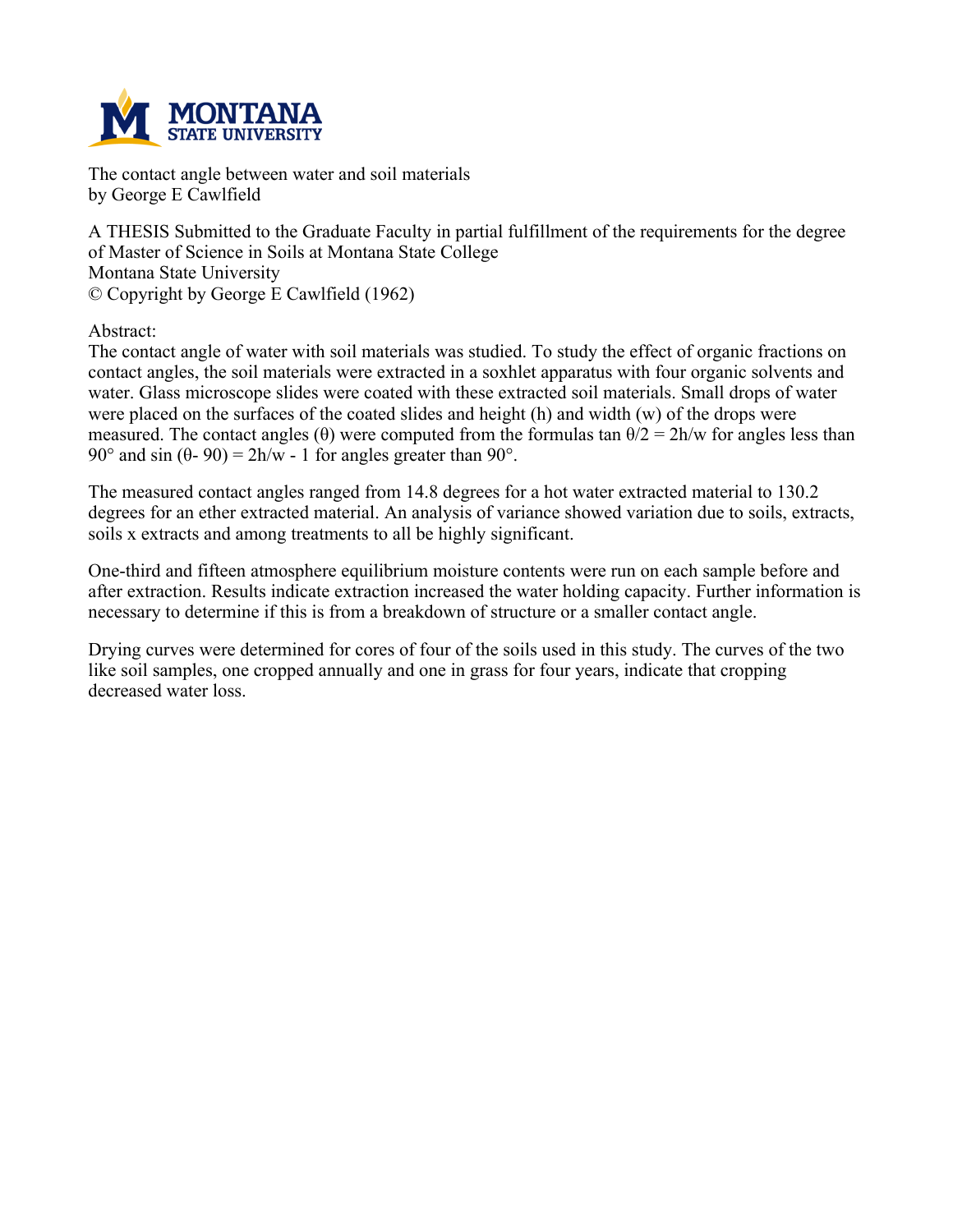## THE CONTACT ANGLE BETWEEN WATER AND SOIL MATERIALS

by

GEORGE E. CAWLFIELD

 $1935 -$ 

## A THESIS

Submitted to the Graduate Faculty

in

partial fulfillment of the requirements

for the degree of

Master of Science in Soils

at

Montana State College

Approved:

Head, Major Department

Chairman, Examining Committee

Ã, Dean, Graduate Division

Bozeman, Montana August, 1962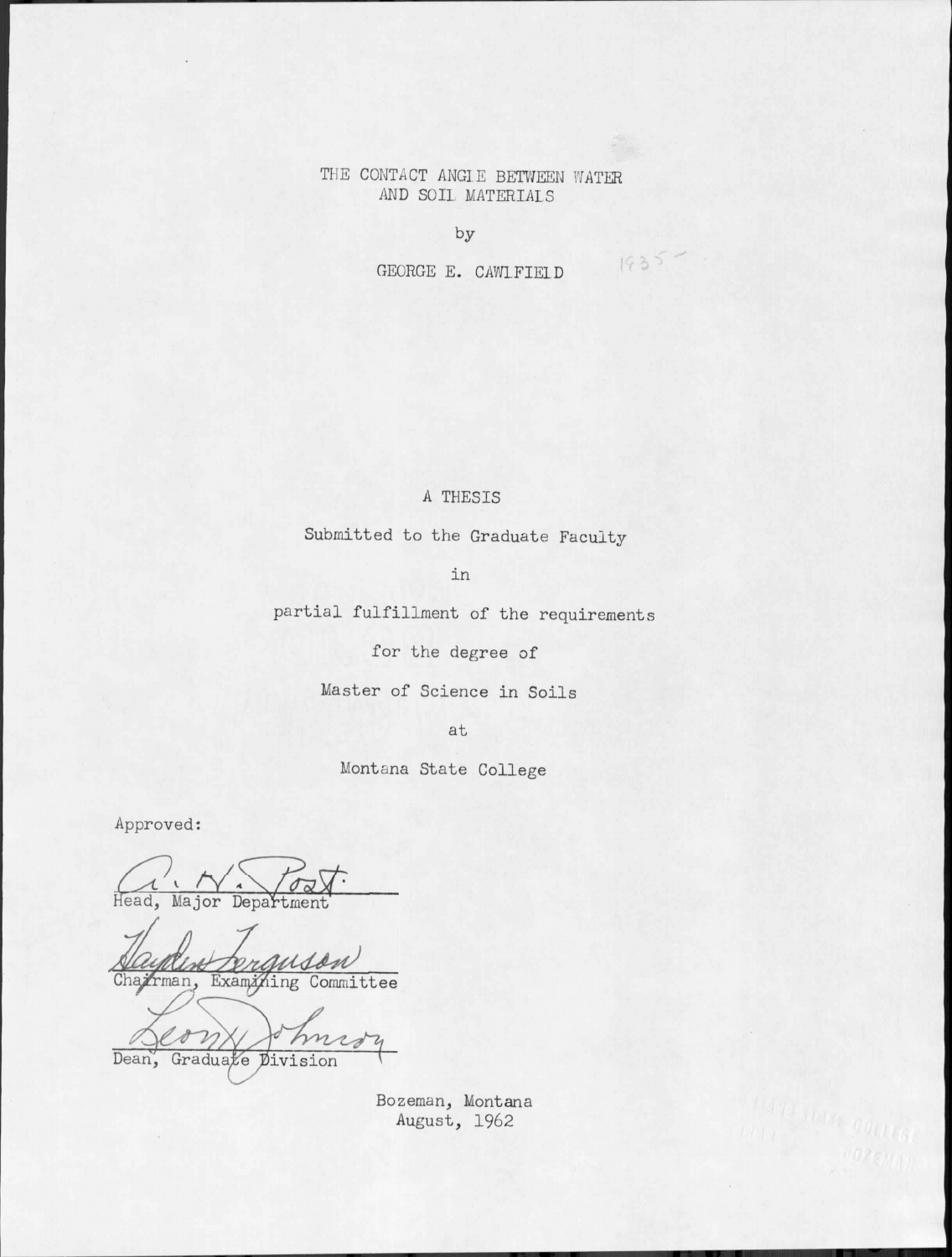### ACKNOWLEDGMENT

I wish to express my appreciation for the assistance of Dr. A. H. Ferguson in the development of this project. His recommendations and assistance in the preparation of the research and thesis were invaluable.

I also wish to express my appreciation to the staff of Montana State College who have contributed their time for suggestions and the use of their equipment necessary for this study.

Acknowledgment is due the Western Regional Research Project W-68 for their support of this study.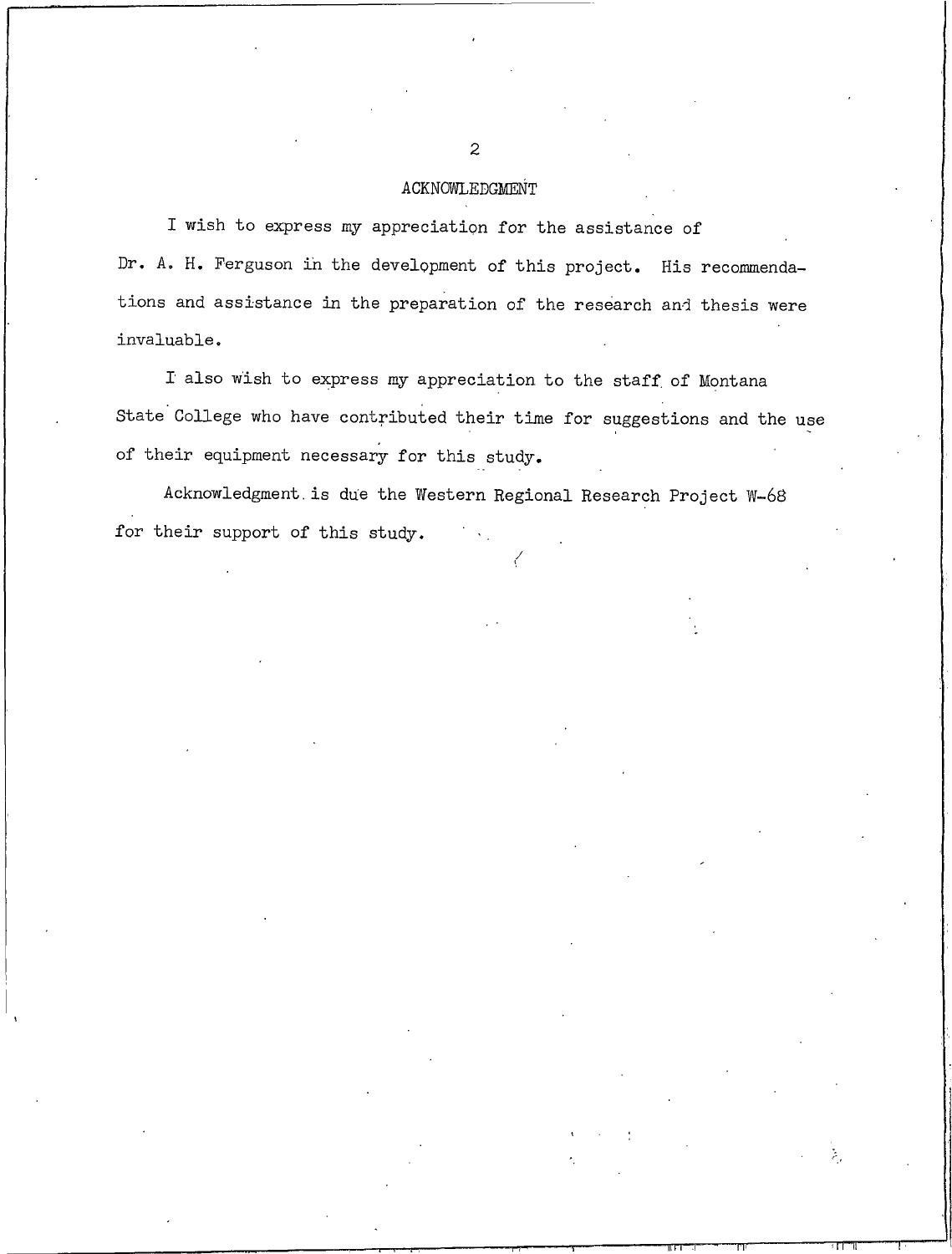# TABLE OF CONTENTS

| Page                                                                   |
|------------------------------------------------------------------------|
| 2                                                                      |
|                                                                        |
|                                                                        |
|                                                                        |
|                                                                        |
|                                                                        |
|                                                                        |
| $a_{\bullet}$                                                          |
| $b$ .                                                                  |
| $c_{\bullet}$                                                          |
| Other Factors to be Considered. 16<br>d.                               |
|                                                                        |
|                                                                        |
|                                                                        |
|                                                                        |
|                                                                        |
| $a_{\bullet}$                                                          |
| b.                                                                     |
| Contact Angle Formula for Angles $\leq 90^{\circ}$ 64<br>$c_{\bullet}$ |

 $\mathfrak{Z}$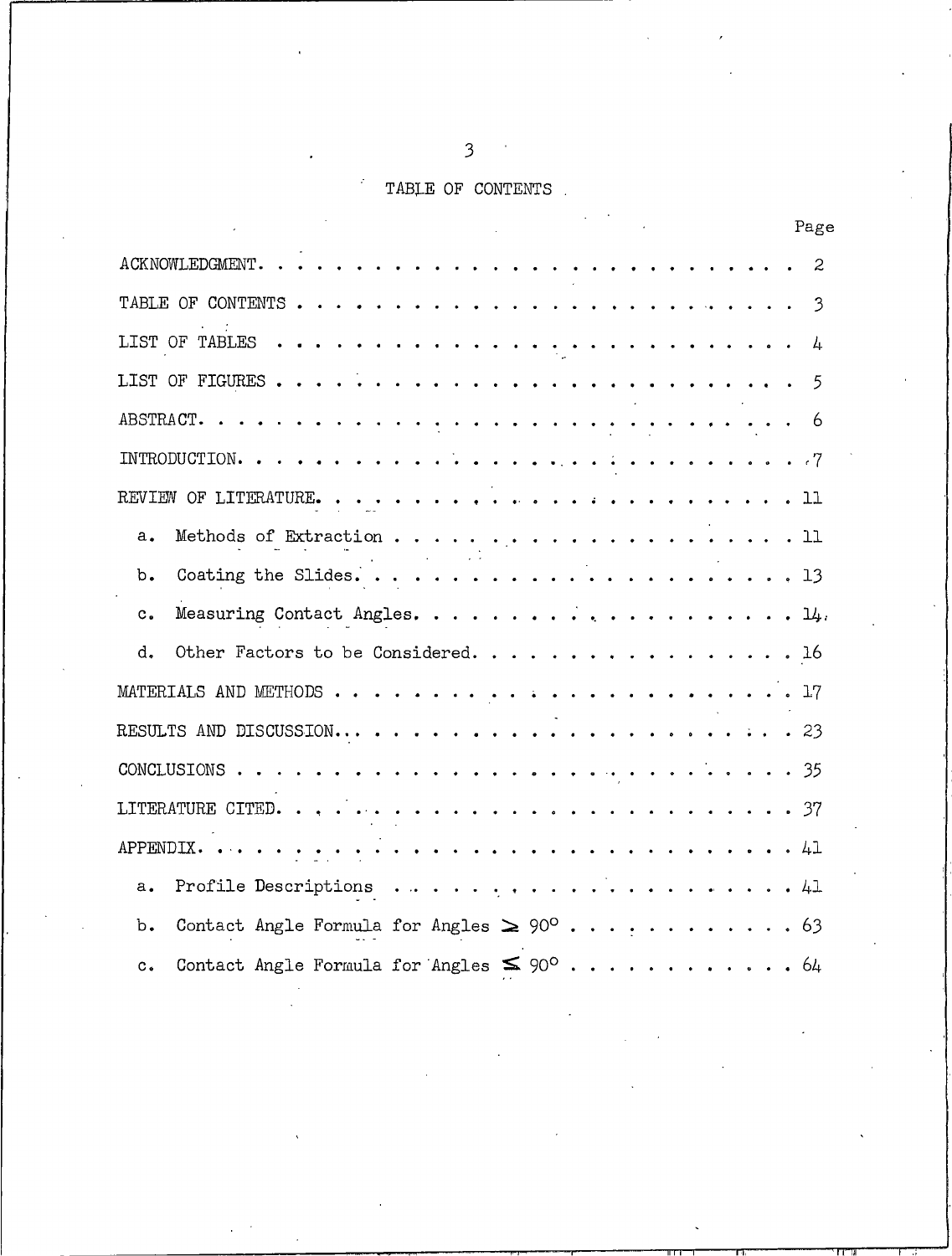# LIST OF TABLES

|            |                                                                                                                                           | Page |
|------------|-------------------------------------------------------------------------------------------------------------------------------------------|------|
|            | Table I. Extraction Temperatures (in degrees centigrade)<br>of solvents used in extraction of soil materials<br>with a soxhlet apparatus. | 19   |
| Table II.  | Average contact angle (in degrees) for materials<br>extracted with different solvents from six soils. 24                                  |      |
| Table III. | Analysis of variance for contact angles of<br>materials extracted with different solvents from<br>six soils                               | -25  |
| Table IV.  | Multiple Range Test for contact angles of extracts<br>of six soils $\ldots$<br>. 26                                                       |      |
| Table V.   | Oxidizable organic matter (in percent). 28                                                                                                |      |
| Table VI.  | One-third atmosphere moisture content (in percent)<br>for soils before and after extraction with each<br>solvent.                         | . 31 |
|            | Table VII. Fifteen atmosphere moisture contents (in percent) for<br>soils before and after extraction with each solvent $\ldots$ 31       |      |

 $\frac{1}{2}$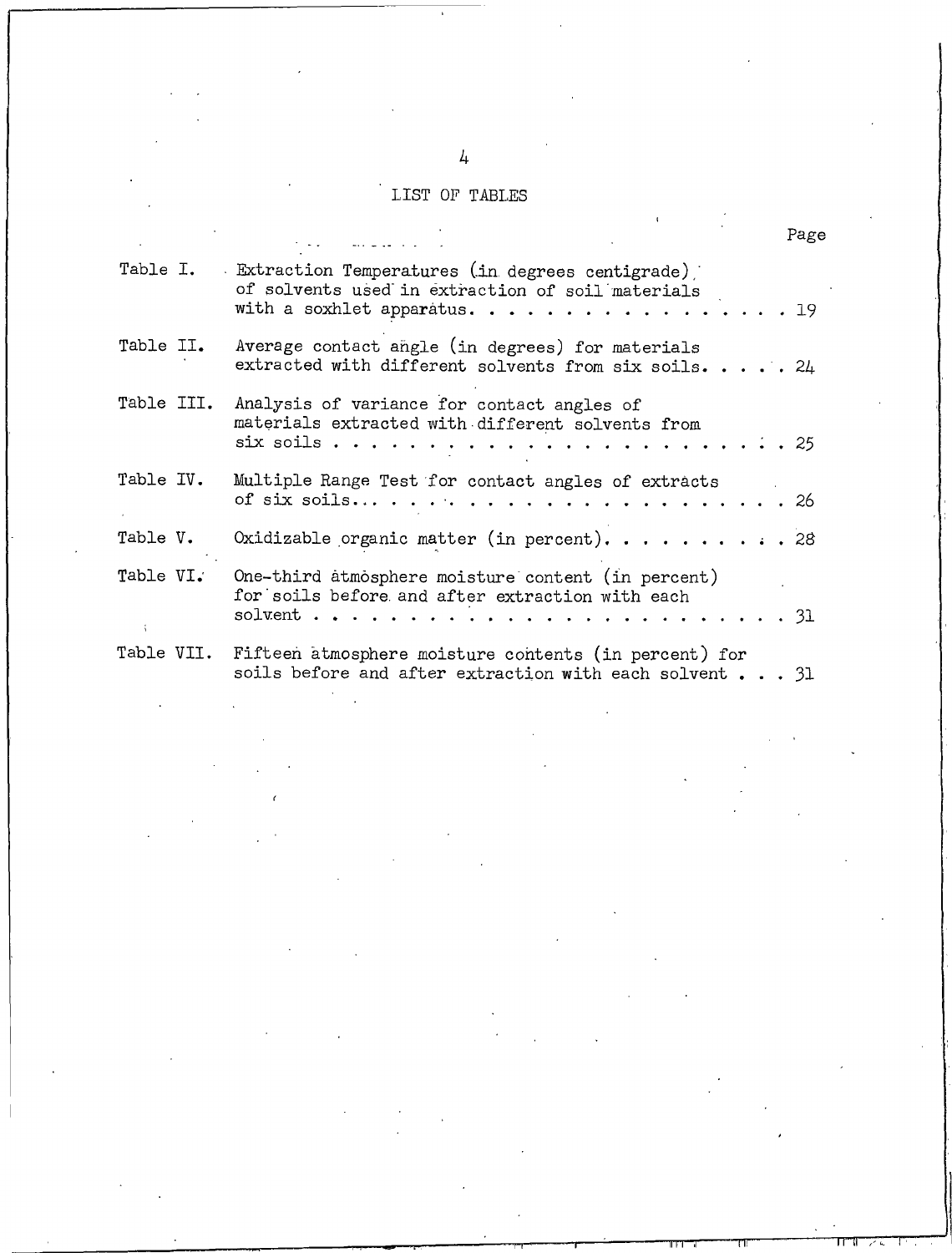# LIST OF FIGURES

| $\mathbf{w}$ . The spectral product is a set of the spectral product of $\mathbf{w}$                   | Page |
|--------------------------------------------------------------------------------------------------------|------|
| Figure 1. Drying Curves For Two Chernozem Soils. 32<br>the contract of the contract of the contract of |      |
| Figure 2. Drying Curves For Two Like Samples With Different<br>History From the Mocassin Station 33    |      |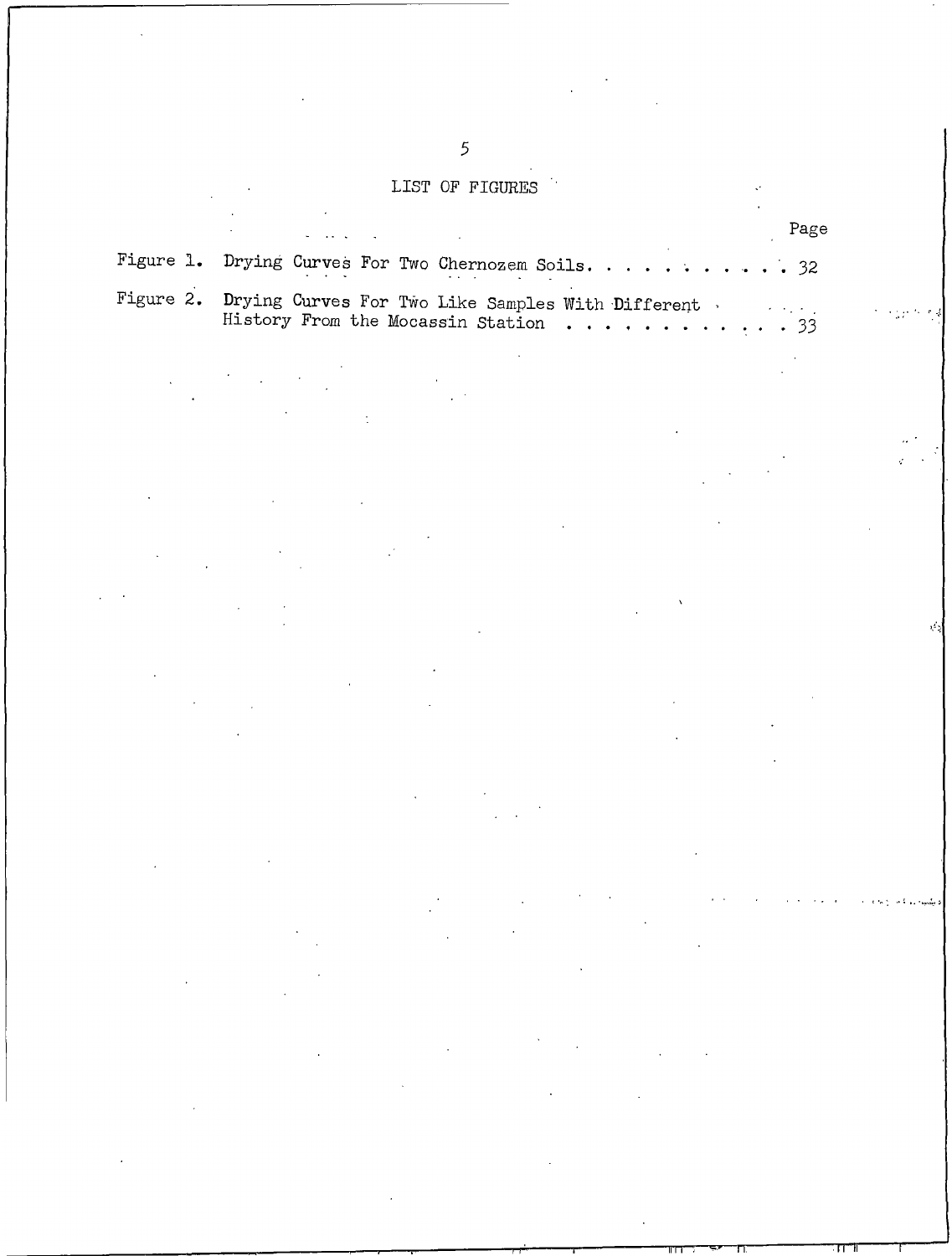#### ABSTRACT

The contact angle of water with soil materials was studied. To study the effect of organic fractions on contact angles, the soil materials were extracted in a soxhlet apparatus with four organic solvents and water. Glass microscope slides were coated with these extracted soil materials. Small drops of water were placed on the surfaces of the coated slides and height (h) and width (w) of the drops were measured. The contact angles ( $\Theta$ ) were computed from the formulas tan  $\Theta/2 = 2h$  for angles less

than 90<sup>°</sup> and sin ( $\theta$  - 90) =  $2h$  - 1 for angles greater than 90<sup>°</sup>.

The measured contact angles ranged from 14.8 degrees for a hot water extracted material to 130.2 degrees for an ether extracted material. An analysis of variance showed variation due to soils, extracts, soils x extracts and among treatments to all be highly significant.

One-third and fifteen atmosphere equilibrium moisture contents were run on each sample before and after extraction. Results indicate extraction increased the water holding capacity. Further information is necessary to determine if this is from a breakdown of structure or a smaller contact angle.

Drying curves were determined for cores of four of the soils used in this study. The curves of the two like soil samples, one cropped annually and one in grass for four years, indicate that cropping decreased water loss.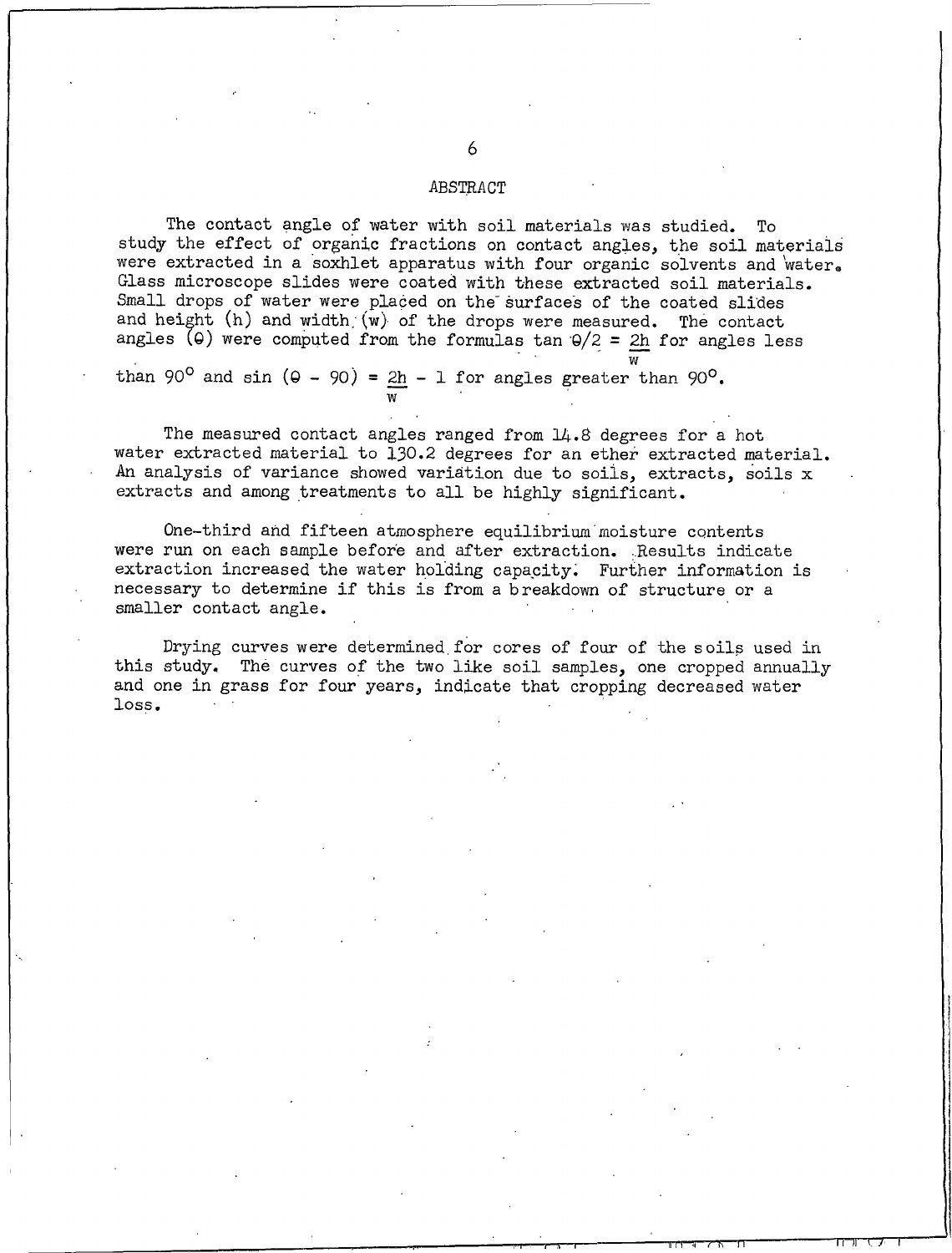#### INTRODUCTION

Contact angle is the angle between the surface of a solid at the solid liquid interface and a line drawn tangent to the liquid at the intersection of the liquid and solid. It is a measure of the relative strengths of the adhesion of the liquid to the solid and cohesion of the liquid to itself. The contact angle will be zero if the liquid attracts. the solid equal to or more than it attracts itself. A contact angle of 90° indicates an attraction of the liquid for the solid equal to half that for itself. Adam (1938) says that a contact angle of 180° is unrealizeable but such an angle would indicate no adhesion between the liquid and the solid. Contact angle depends on the solid material and the surface tension of the liquid.

Adam (1938), Bangham (1946), Gregg (1948) in their study of contact angles have noticed a so called hysteresis of contact angle. That is, the contact angle is a larger value when the liquid is advancing than when it is receding. Hysteresis has been explained by authors in varying ways but no one explanation seems acceptable. Bartell and Wooley (1933) showed that the magnitudes of the advancing and receding contact angles are the same if the surfaces had like treatment history. The advancing angle probably is less variable than the receding angle. (Adam 1938)

In cases where the contact angle is used in mathematical calculations of soil-water relationships, Baver (1959) states it is usually assumed to be zero. Haines (1925) verified the theory of cohesion due to capillary attraction between wetted particles with the use of experimentally ignited silt. The fact that the soil was ignited indicates that

 $\overline{7}$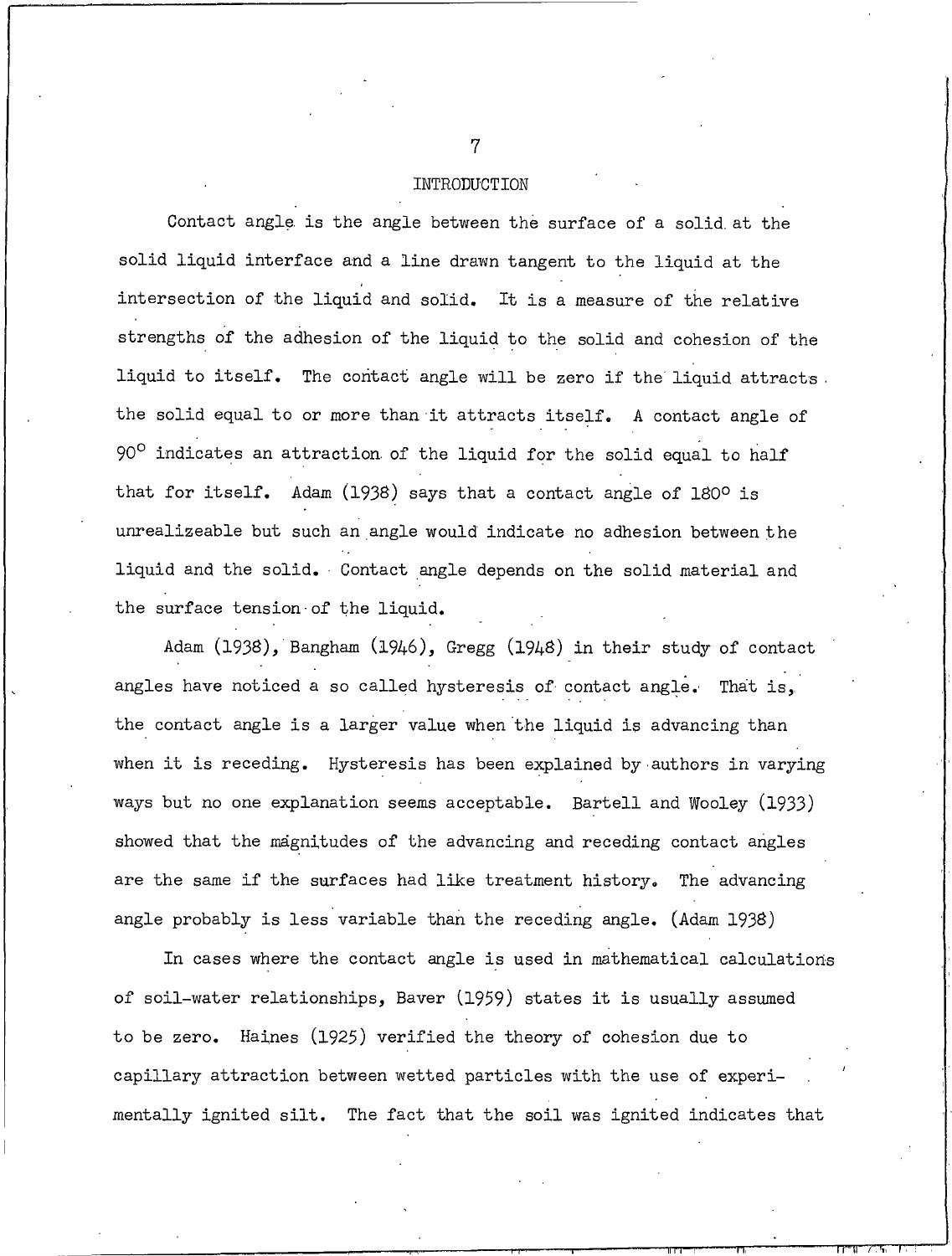with soil in its natural state the theory could not have been proven as he assumed zero contact angle. Many investigators have found information indicating the contact angle of water with natural soil in not zero. Linford (1930) measured the contact angle of water with soil minerals and found finite and widely varying angles of contact for old or freshly cleaned surfaces but zero for new surfaces. Robinson and Page (1951) found the contact angle of water with the materials of cold water extracts from a fence row and cropped soil to be different. Van't Woudt (1959) found that an easily wettable soil coated with the extract of an organic solvent from a difficultly wettable soil exhibited resistance to wetting in the air dry state. Linford (1930) and Langmuir (1920) say that many workers have shown solids with monomolecular films of certain substances, notably fats, oils and fatty acids had finite angles of contact. Linford also found that a soil treated with enough oleic acid to give a monomolecular layer gave much less capillary rise than an untreated soil. Keen (1927) found a soil treated with hydrogen peroxide to remove organic matter had greater cohesion between soil particles at low moisture contents than untreated soil indicating a smaller contact angle. The reverse was true at high moisture contents.

The results of numerous investigations indicate the most probable reason for a non zero contact angle of water with soils is organic coatings of the soil mineral matter. Organic material can vary widely in chemical composition from soil to soil (Waksman and Hutchings, 1935). It is reported by Waksman and Iyer (1932) that humus consists predominantly of two chemical complexes, lignins and proteins. It also contains

 $\mathbf{g}$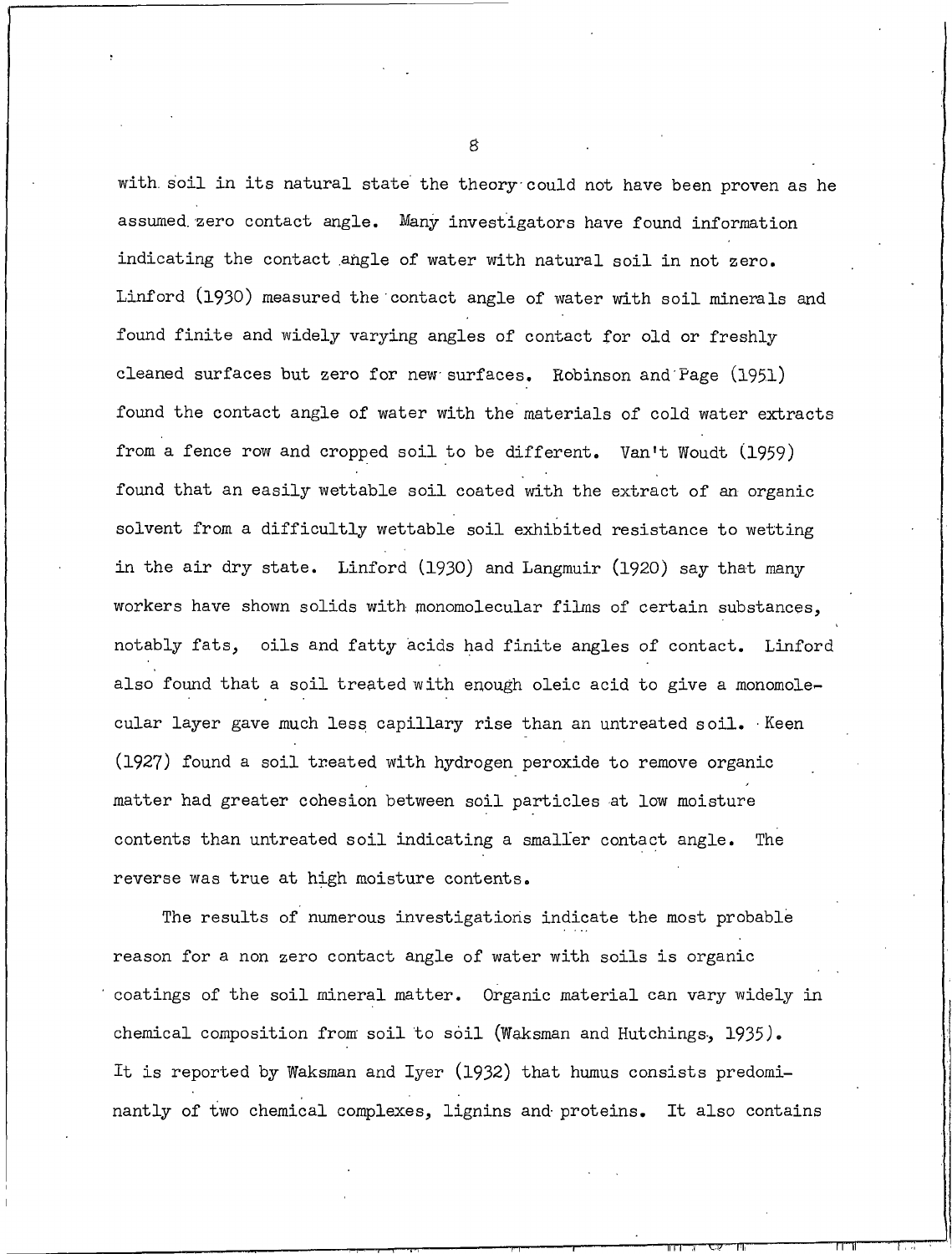fats, waxes, cellulose, hemicellulose, organic acids and alcohols. Many investigators have tried fractionation of organic matter extracted from soils and numerous materials have been identified. High concentrations of waxes of the types appearing in beeswax were found by Meinschein and Kenny (1957) in the benzene-methanol extract of soils. Schreiner and Shorey (1909) found a yellowish waxlike substance in an ethanol extract of soils.

Swartzendruber et al.  $(1954)$  have shown that the wetting angle is used in calculating the capillary absorption coefficient and hydraulic conductivity of a soil. Swartzendruber (1956) also says that capillary theory can be refined by determining the wetting angle of a soil. It is possible that contact angle between soil and water might have an effect on water evaporation from a soil. The actual effect of contact angle on saturated and unsaturated flow, capillary rise, vapor absorption, and evaporation, if any, is not known but can probably be determined if. materials of known contact angle could be used to coat soils or materials. Puri (1949) reports the contact angle increases as particle size decreases. Effects such as this and others due to pores of molecular dimensions will need to be evaluated before definite conclusions about the wetting angle of soil can be drawn.

As a possible means of evaluating the effects of contact angle between soil and water, the contact angle of water with soil materials was studied. These materials were extracted from soils with organic solvents and water. Glass microscope slides were coated with these materials and the contact angle of water with these coated slides was determined by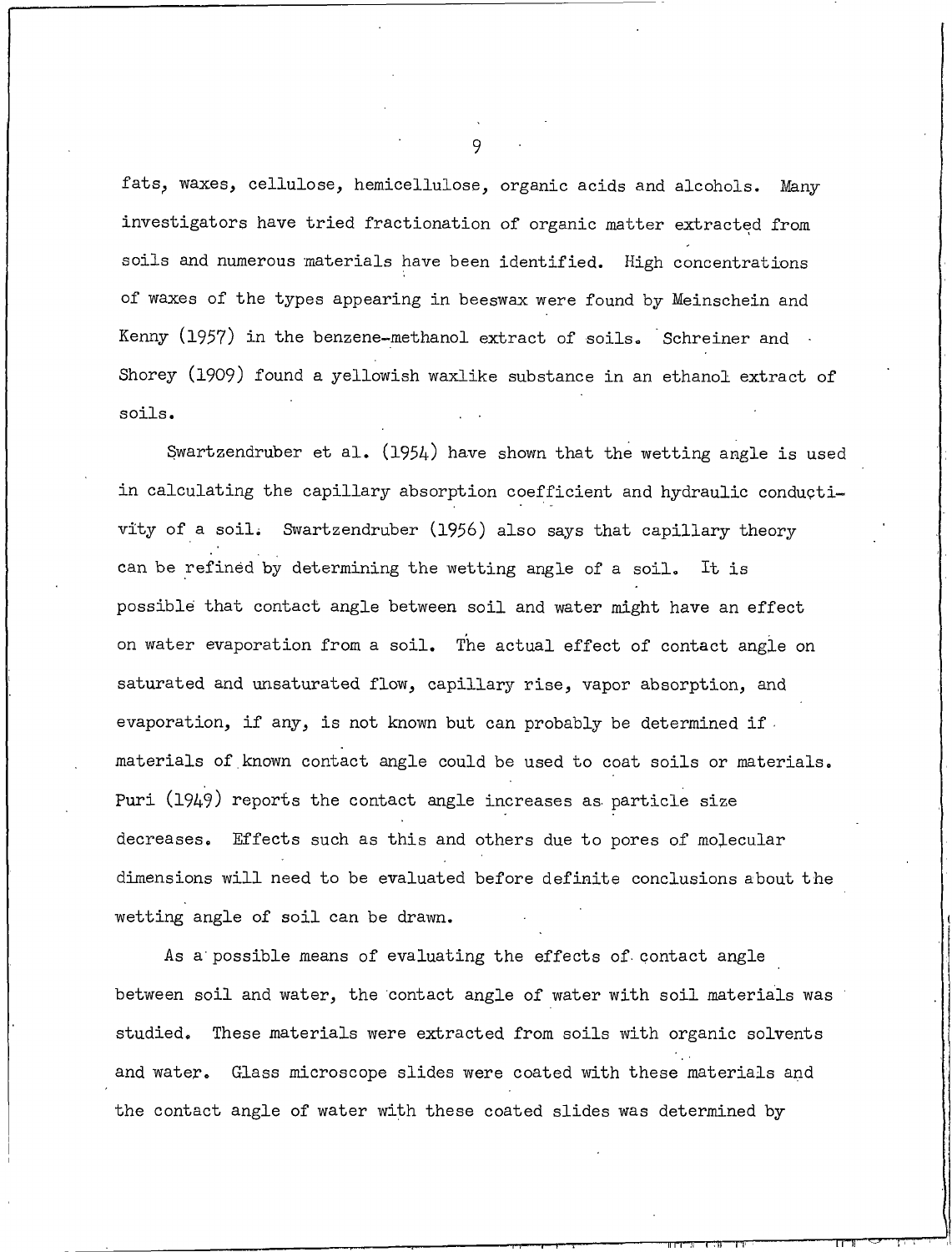measurements of small drops. One-third and fifteen atmosphere equilibrium moisture contents were run on the soils samples before and after extraction to determine what effect loss of soil materials with a measured contact angle had on moisture holding capacity. Drying curves were determined for four of the soils used in the study to determine what effect, if any, contact angle might have on evaporation.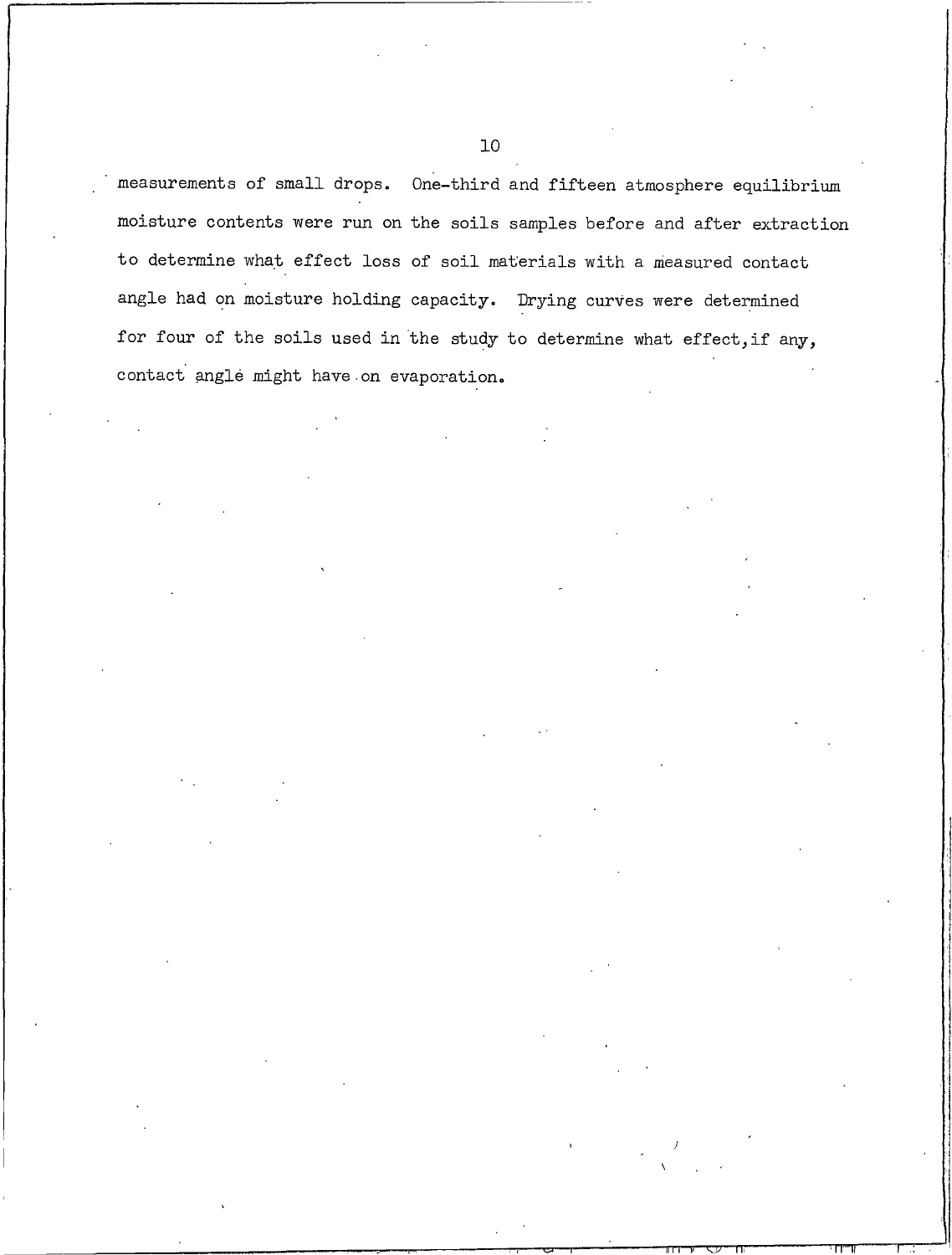#### LITERATURE REVIEW

### Methods of Extraction

Soil organic matter as defined by Russel (1950). "is a series of products which range from undecayed plant and animal tissues through ephimeral products of decomposition to fairly stable amorphous brown to black material bearing no trace of anatomical structure from which it was derived." Schreiner and Shorey (1910) thought that the complexity of soil organic matter was not so great that its chemical nature could not be determined by modern methods of research. Broadbent (1953) says that no solvent is known which dissolves the soil organic complex completely. This is probably the most important reason that the effect of soil organic matter on soil-water relationships has not been more completely evaluated.

No one method is available for organic matter extraction, but many methods have been proposed. These come under three main groups which are: (1) strong acidic or basic extractants, (2) neutral reagent extractants, and (3) organic extractants.

### Strong Acidic or Basic Extractants

Probably the best known, oldest, and most widely used procedure for extracting soil organic matter is the strong alkali method. This method consists of extraction with strong alkali and fractionation. Further details of this extraction are enumerated by Shorey (1912), Lynch et al. (1957a) and Lynch et al. (1957b). Broadbent (1953) says this method brings a considerable part of the material into solution, but suffers the disadvantage that the material is concurrently oxidized and probably altered in other ways. Evans and Russel (1959) found that extraction with chelating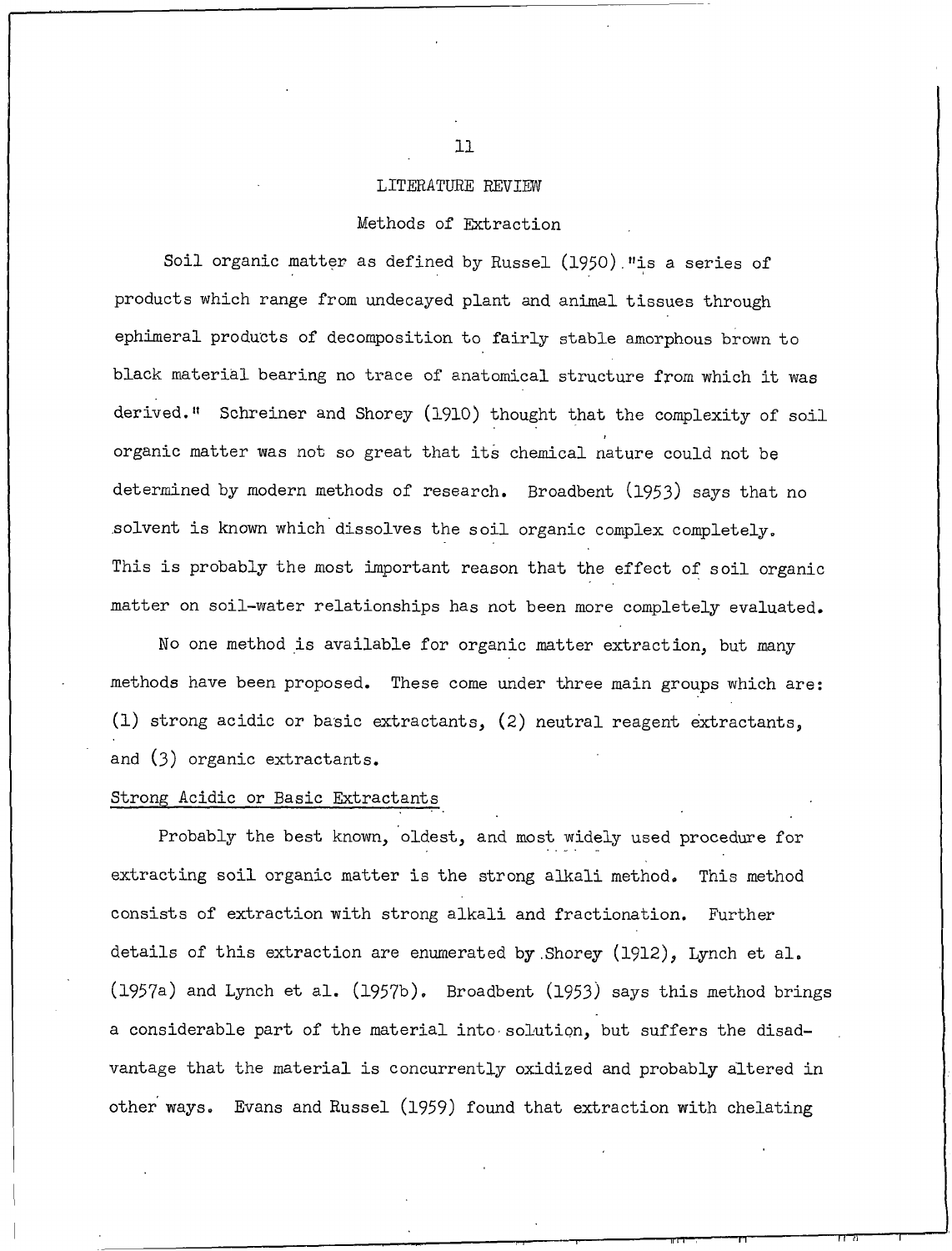reagents and alkaline solutions increased with pH and suggest that under strongly alkaline conditions oxidation and hydrolysis might be involved. Possible alteration by strong alkalies is also suggested by Bremner (1951) and Broadbent (1955).

Forsyth (1947) says the complex extractable with basic solutions "contains carboxylic, phenolic, methoxyl, acetyl, quinone, and probably tautomeric carbonyl groups. It is easily destroyed by oxidation giving simple aromatic compounds. It can be reduced to a colorless compound which reoxidizes when exposed to air. It gives characteristic nitro-, chloro-, and bromo-compounds of amorphous charcoal. It generally contains 1 to 5% N."

In recent years Schnitzer and Wright (1957), Schnitzer (1958), and Schnitzer et al. (1959) have used various extractants and found that the amount of organic matter extracted varied with horizons and extractant. Only NaOH removed appreciable amounts from the  $A_0$  horizon; other extractants including strong acids were quite efficient in the  $B_{21}$  of a Podzol. Neutral Reagent Extractants

The extraction of soil organic matter with neutral reagents such as sodium pyrophosphate has been found by Stevenson et al. (1953) to be especially suitable because the organic complexes pass into solution without peptonization. Schnitzer et al. (1959) found that the pH had little effect on the extraction from a podzolic B provided the yield is sufficiently high and an excess of the reagent can be satisfactorily removed. Evans (1959) says the results of extraction with pyrophosphate indicate good efficiency and suggest that the pyrophosphate anion's chelating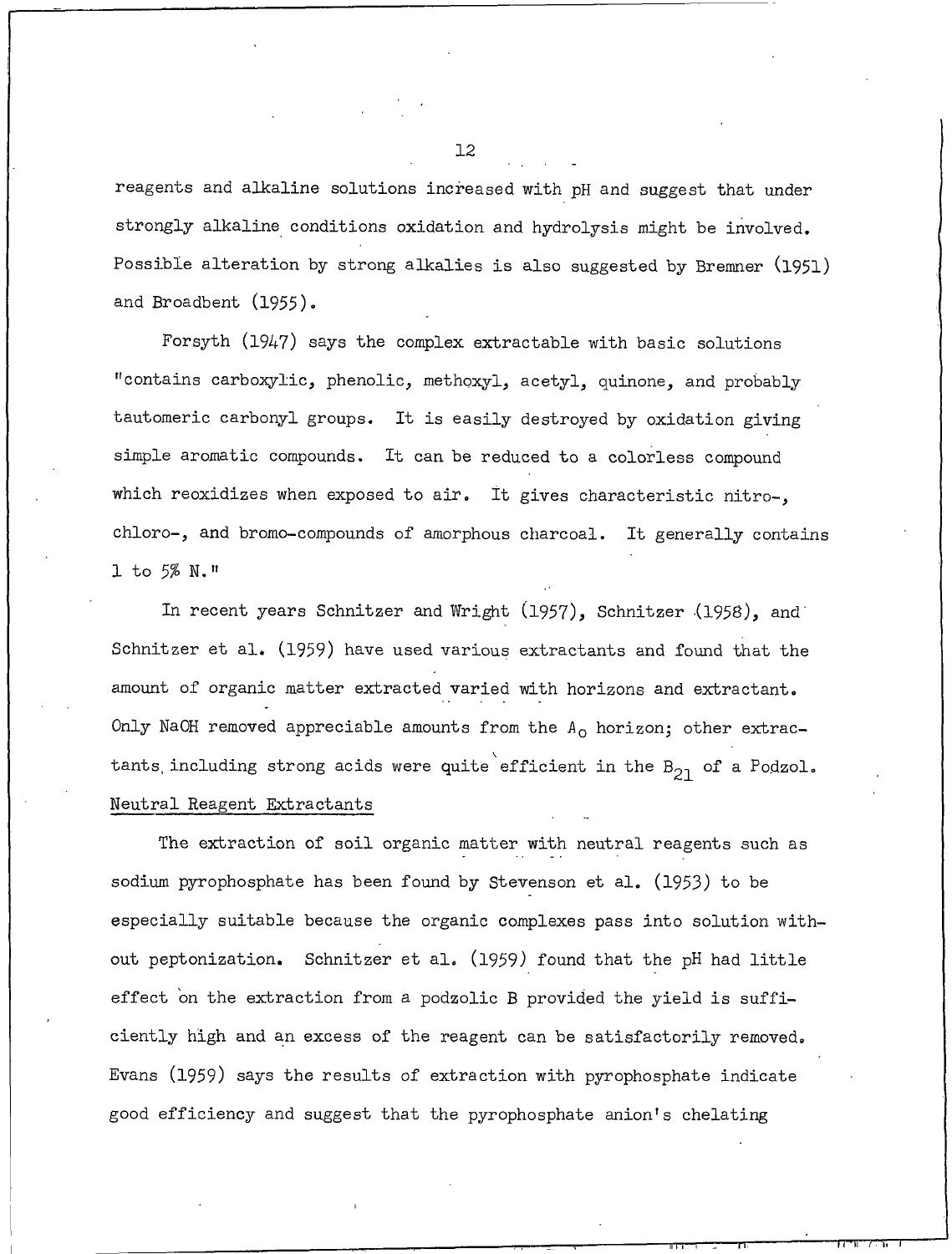## abilities might have been involved.

## Organic Solvents

Organic solvents have been used about as long as strong alkali for extraction and fractionation of soil organic matter. Fraps and Rather (1913) used ether and chloroform and extracted with a soxhlet apparatus. They found the ether extract contains fatty acids and waxes. Meinschein and Kenny (1957) used a mixture of benzene and methanol and extracted waxes of the types appearing in beeswax. They state that the principle constituents of the waxes are normal aliphatic acids, normal primary aliphatic alcohols and sterols. Schreiner and Shorey (1909) (1911) extracted soil organic matter with boiling 95% alcohol. They found that a yellowish microcrystalline precipitate separated out on cooling. It contained mineral and organic matter which were alumina and a mixture of so called fatty acids respectively. The filtrate contained a yellowish waxlike substance which was agrosterol. Waksman and Stevens (1930) also extracted soil organic matter with ether, alcohol and a 1:1 benzenealcohol mixture and found that the benzene-alcohol mixture extracted nearly equivalent fats and resins as the combined extracts of ether and alcohol.

## Coating the Slides

The subject of coating glass slides is a relatively unexplored field. Bigelow and Brockway (1956) coated glass slides with thin films of fatty acids by adsorption. Ihrig and Lai (1957) obtained a good paraffin coating by keeping paraffin just above the melting point and leaving the slides in paraffin a few minutes in order to heat them through. O'Kane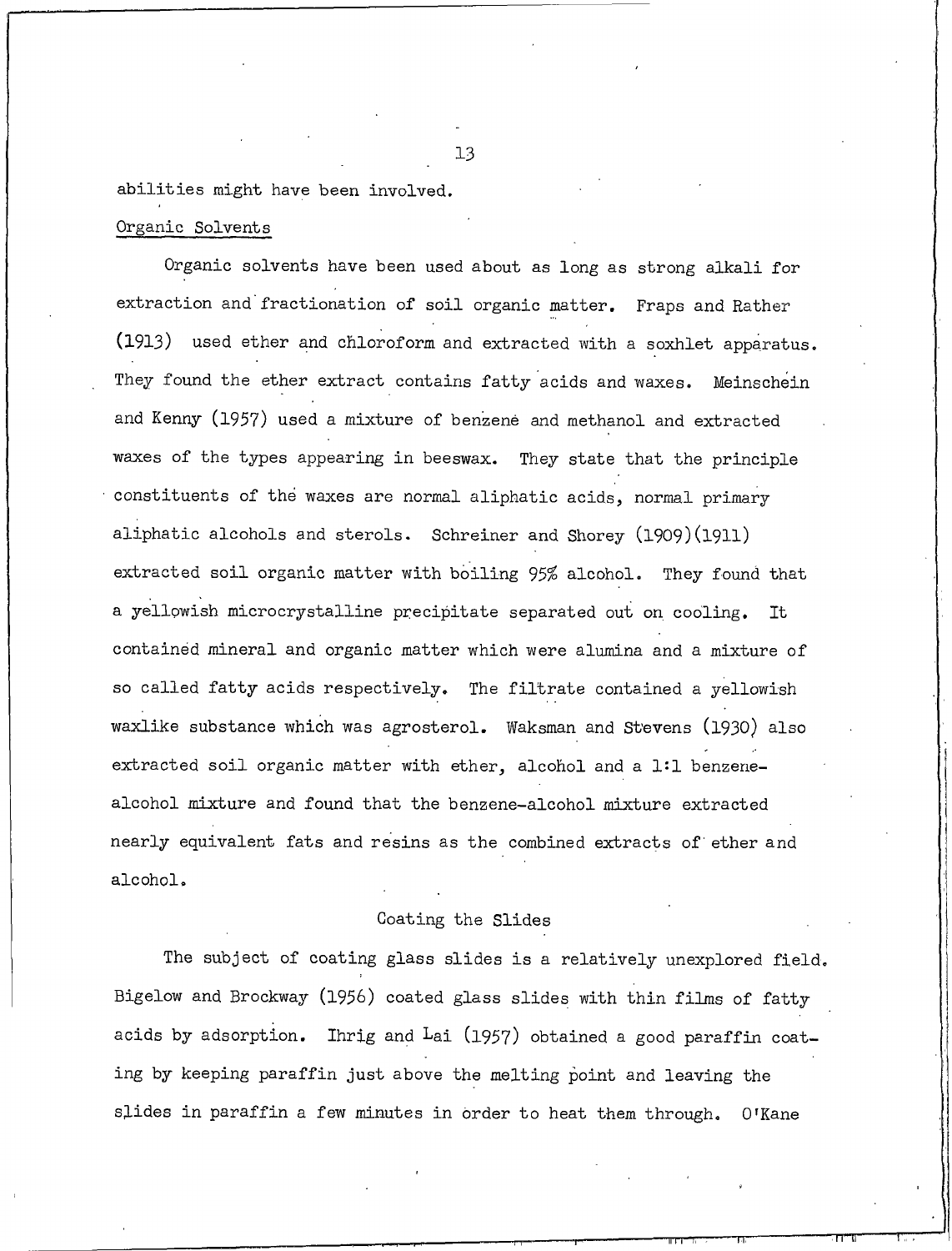et al. (1930) coated slides by evaporation of the extract on the slide as did Robinson and Page (1951). It appears that no one method is satisfactory for all conditions. The method used should depend on the type of material with which the slide is to be coated. The method of O'Kane et al. (1930) was chosen for this study as the extracted materials were in solution, which made this method lend itself to the situation.  $\frac{1}{3}$ 

## Measuring Contact Angles

Numerous methods of measuring contact angles are available. Most researchers have limited these methods to only two or three depending on the angle size and surfaces available. These main methods are capillary rise, tilting plate, and drop on plate.

#### Capillary rise

This method consists of calculating the contact angle from the experimental rise of liquid of known surface tension in a capillary tube with a known radius. Puri (1949) used this method to calculate the contact angle of sand particles of uniform size coated with stearic, palmetic and myriatic acids.

Numerous investigators have used micro-photography of the liquid surface to measure the contact angle by capillary rise. Exact dimensions of the capillary must be accurately known for this method and a smooth even organic coating in the capillary may be difficult to obtain.

## Tilting plate

This method seems to be quite popular and accurate for measuring small angles of contact. It consists of tilting a plate, coated with solid material to be tested, in the liquid until the surface of the liquid at the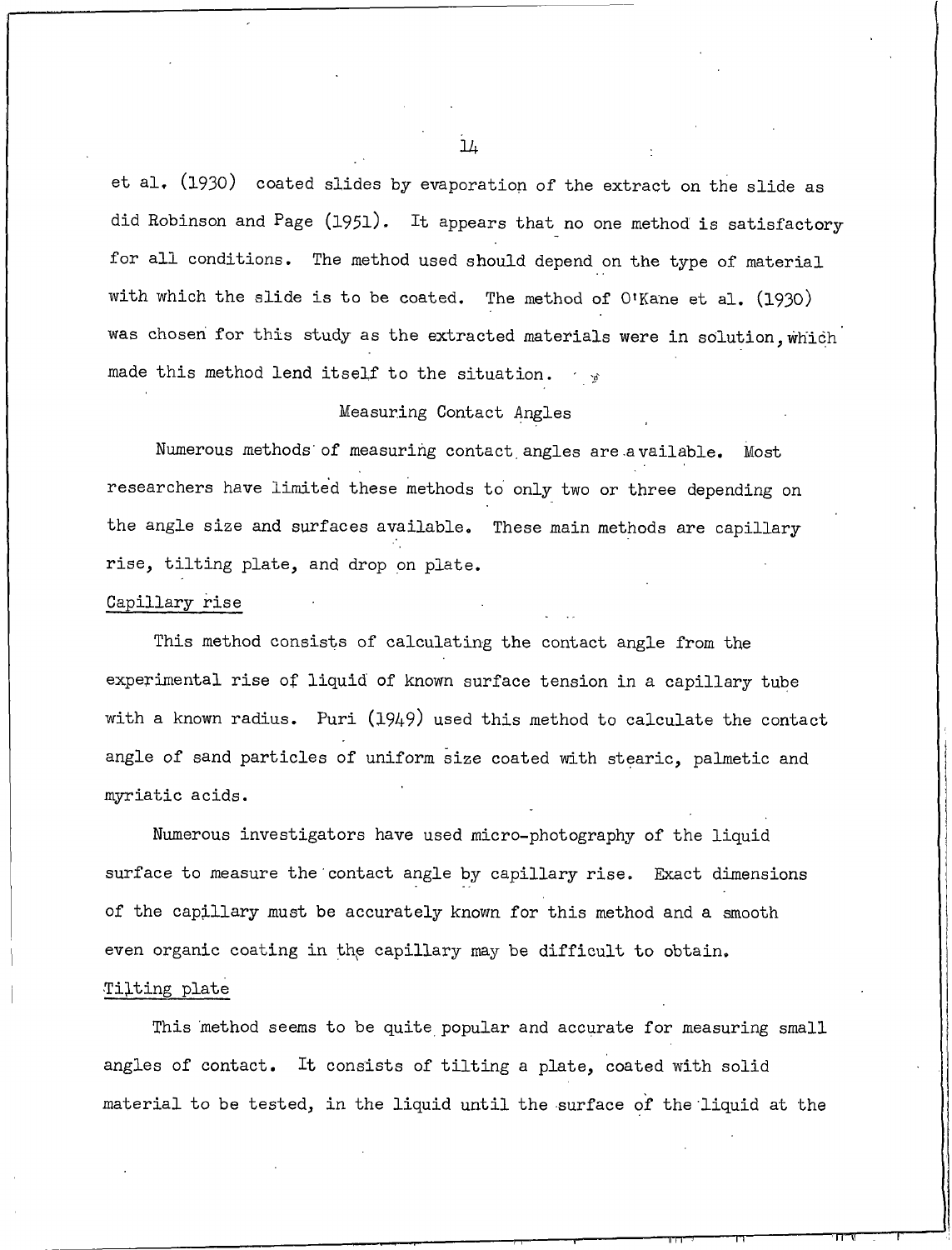solid liquid interface shows no curvature. The angle is then measured with a protractor mounted on the tilting plate. Certain refinements have been used for accurate measurements of small angles and are described by Adam and Jessop (1925) and Ihrig and Lai (1957). This method also necessitates a smooth even surface for good results which may be difficult to obtain with many materials.

### Drop on plate

This method is quite widely used. The contact angle can be found by direct measurement of photographs of the drops as was done by O'Kane et al. (1930) or can be calculated with measured dimensions of the drops as had been done by Adam (1938), Baruel (1953), Bartell and Zuidema (1936). Bigelow and Brockway (1956), Mack (1936), Mankowich (1953), and numerous others.

One variation of this method which is the measurement of height and width of a small drop as was used by Bigelow and Brockway  $(1956)$ , Mack (1936), and Mankowich (1953) was chosen for this study because of the following reasons as enumerated by Mack (1936).

1. The methods applicability is largely independent of the form of the solid surface.

2. Small drops may be applied to small plane areas on irregular surfaces.

 $3.$ Small drops show a greater variation in height for small angle changes.

 $4.$ Small drops assume the advancing angle of contact while large drops fluctuate between the advancing and receding angles.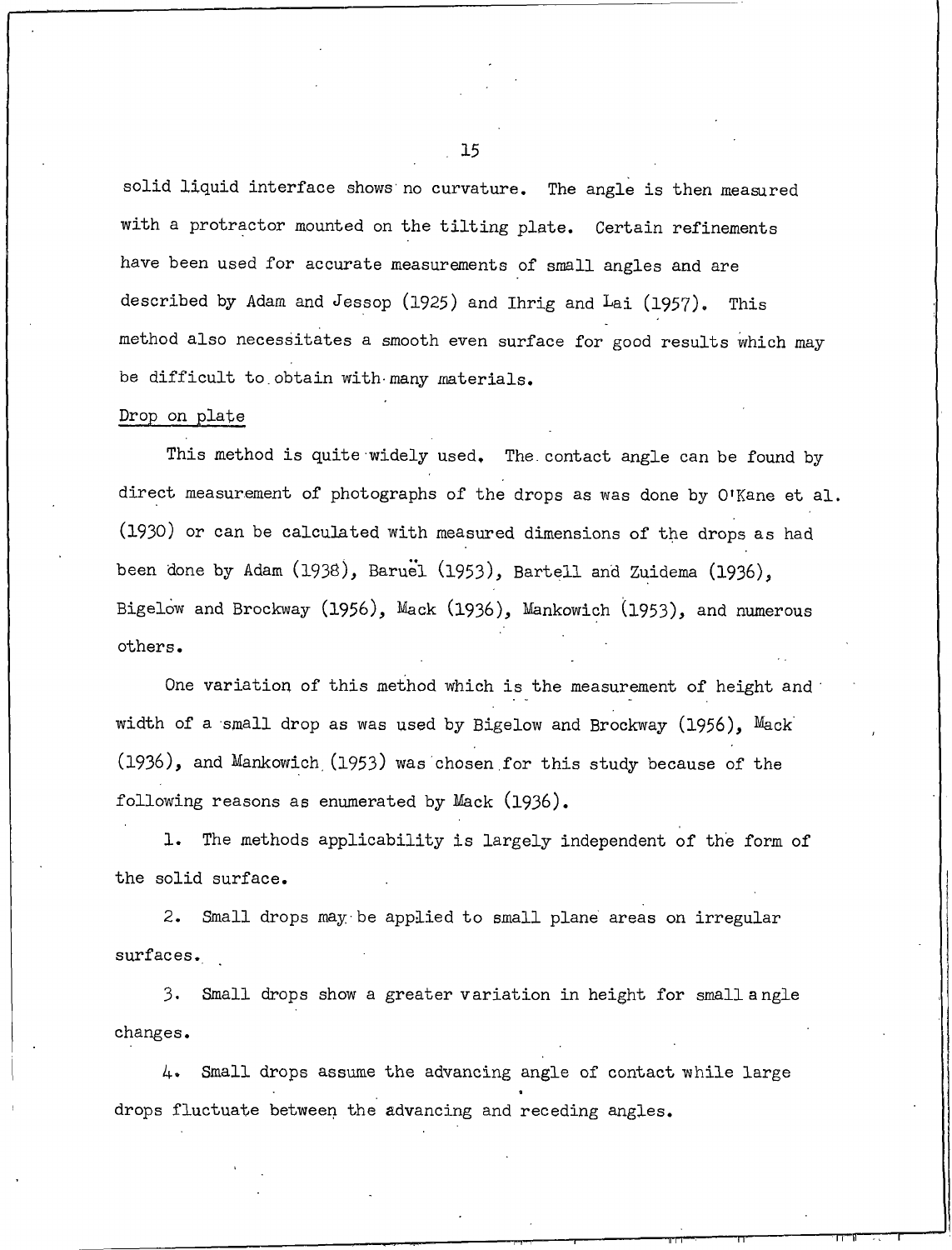5. The theory of a spheroidal segment method of calculation can be used because the shape of a small drop having an acute angle of contact is only slightly affected by gravity.

Other Factors to be Considered

#### Evaporation

If the dimensions of the drop are not measured quickly, it would be expected that they would change radically due to evaporation unless they were in a saturated atmosphere. Kawasaki (1958) studied drop evaporation from surfaces of high polymer solids and found that the size of the droplet decreases vertically as evaporation proceeds on the surface of ebonite or Bakelite whereas the lateral dimensions of the droplet decrease only at the last stage of evaporation. He found from the surface of petrolatum or paraffin the droplet got smaller uniformly. It took more time for a droplet to evaporate completely with large contact angles.

## Roughness

Adam (1938) has found that if surfaces are markedly rough, the calculated contact angle will not be the true angle but will be larger than the true angle if the true angle is greater than 90° and vice versa. This is substantiated by Cassie (1948) and Wenzel (1936).

Bikerman (1950) and Shuttleworth and Bailey (1948) do not agree with this. Bikerman (1950) found that surface roughness had no definite effect due to mutual cancellation of grooves and ridges. Shuttleworth and Bailey (1948) say that inevitable roughness of solids is sufficient to explain hysteresis. Further research is necessary to be sure of effects of roughness.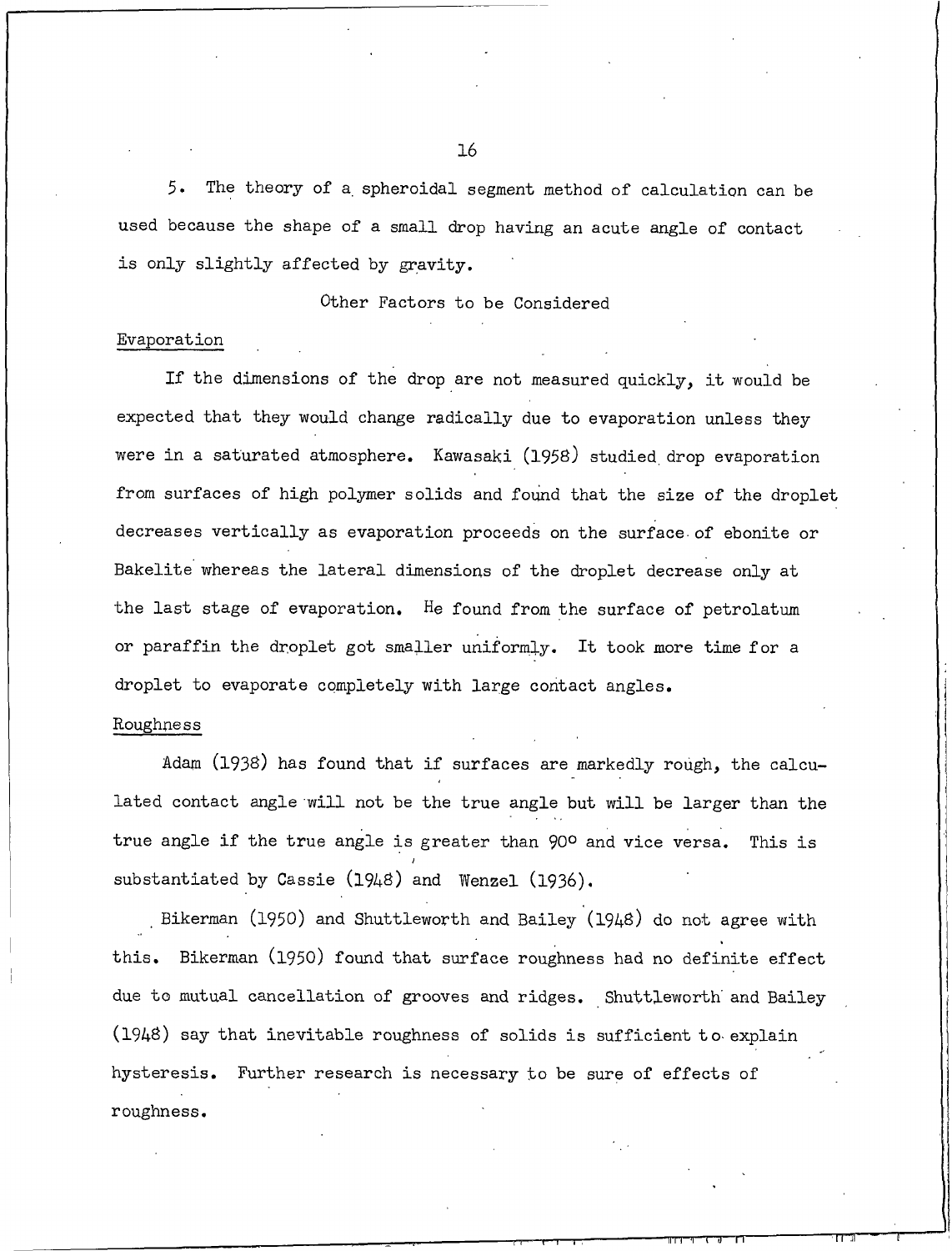#### MATERIALS AND METHODS

Six soils were used in this experiment. The six soils were chosen because of their expected organic differences due to the soil forming factors. Two sets of soils with similar soil forming factors were chosen to study possible differences which might be encountered. A description of each of the soils is presented in the Appendix. Two of the samples taken from the Mocassin station had different treatment history over the previous four years. One sample had been cropped annually for four years and the other sample had been in grass for four years. These two samples were from a Judith-Danvers complex. The treatment history of the other soils is not known.

For extraction of the organic material for contact angle study the soil samples were air dried and crushed to pass a 2 mm sieve. Rocks and fibrous material not passing through the sieve were discarded. The soils were thoroughly leached with cold distilled water to remove any excess salts and cold water soluble organic matter by mixing fifty grams of soil and 200 ml of water in an Erlenmeyer flask and agitating for 30 minutes on a rotating shaker. The samples were then decanted and filtered under suction until a total of one liter of water had been used for leaching. The soil was then transferred to Buchner funnels and washed with an additional 250 ml of cold distilled water. The samples were then dried and crushed to pass a 2 mm sieve.

Three pure organic solvents, one mixture of organic solvents, and hot water were used to extract the organic matter each on a fresh soil sample. These solvents were chosen rather than alkalies or acids because the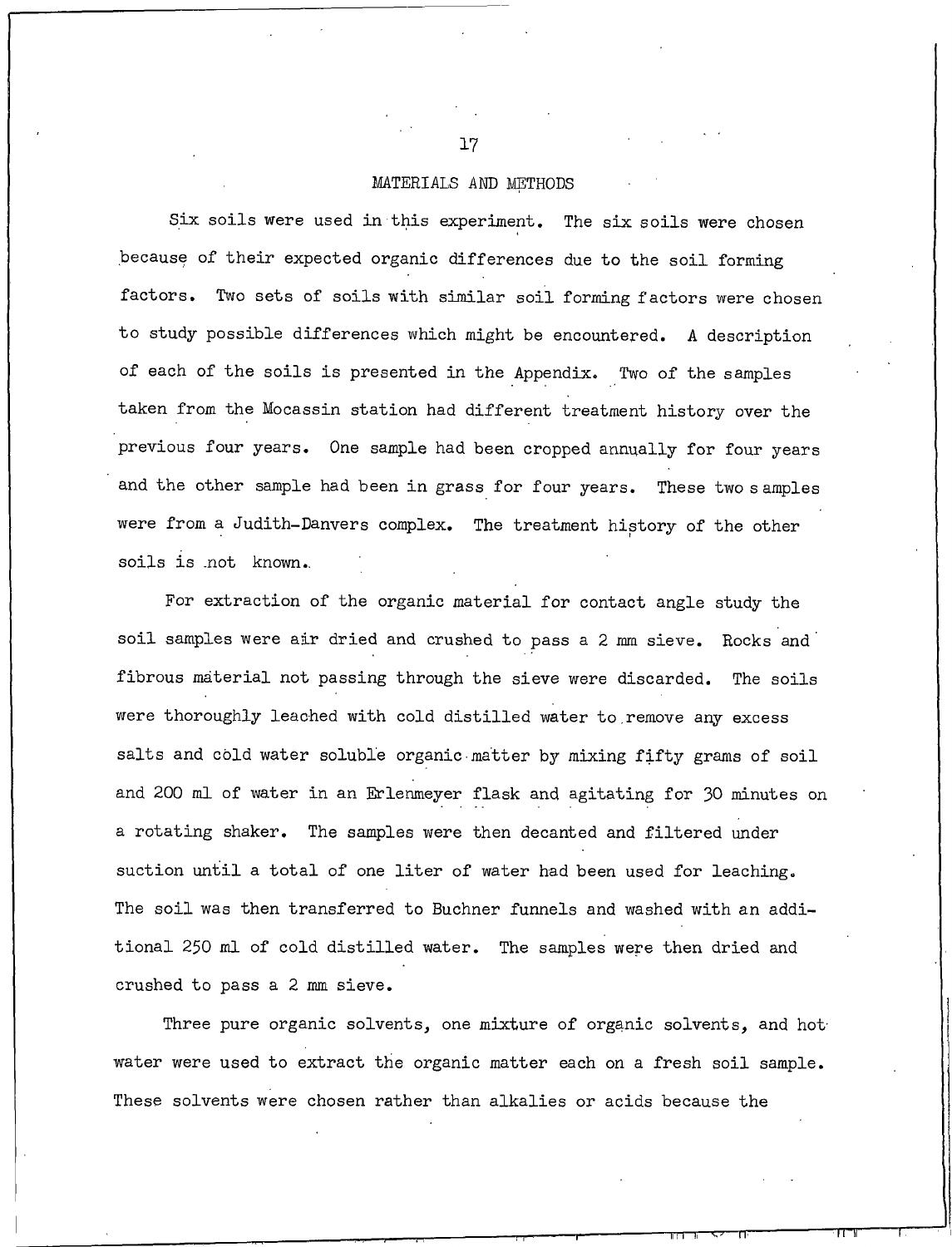materials extracted should be less susceptible to chemical change and on evaporation should leave no residue of the solvent. The pure solvents were: ethanol, chloroform, and ether. The mixture was benzene and methanol in a ratio of 10:1 respectively. After extraction, a precipitate was noticed in the ethanol extract so the cold soluble and insoluble were separated by centrifugation. This made a total of five organic extracts. The hot water was used on just two soils to find if it would give an extract with a measurable contact angle. It was found that these angles were small and difficultly measurable by the method used so this extract was excluded from further study.

All extractions were carried out in soxhlet apparatus. The extraction thimble of a soxhlet apparatus was filled with approximately 100 grams of soil. Enough extractant was used to maintain a safe level in the evaporating flask at all times. Cheese cloth was placed on top of each sample to prevent splashing of the soil out of the extraction capsule. A thermometer was placed in the sample for one extraction with each solvent except ether to determine the approximate temperature at which the extraction was taking place. Since the boiling point of ether is approximately room temperature, the extraction temperature was not measured. This is because the increase in temperature for extraction would have been negligible. The extraction temperatures are presented in Table 1. After extraction, each solution was concentrated by evaporation. The extracts were then stored in the refrigerator until such time as the slides were coated.

Three inch by one inch glass microscope slides were used for bases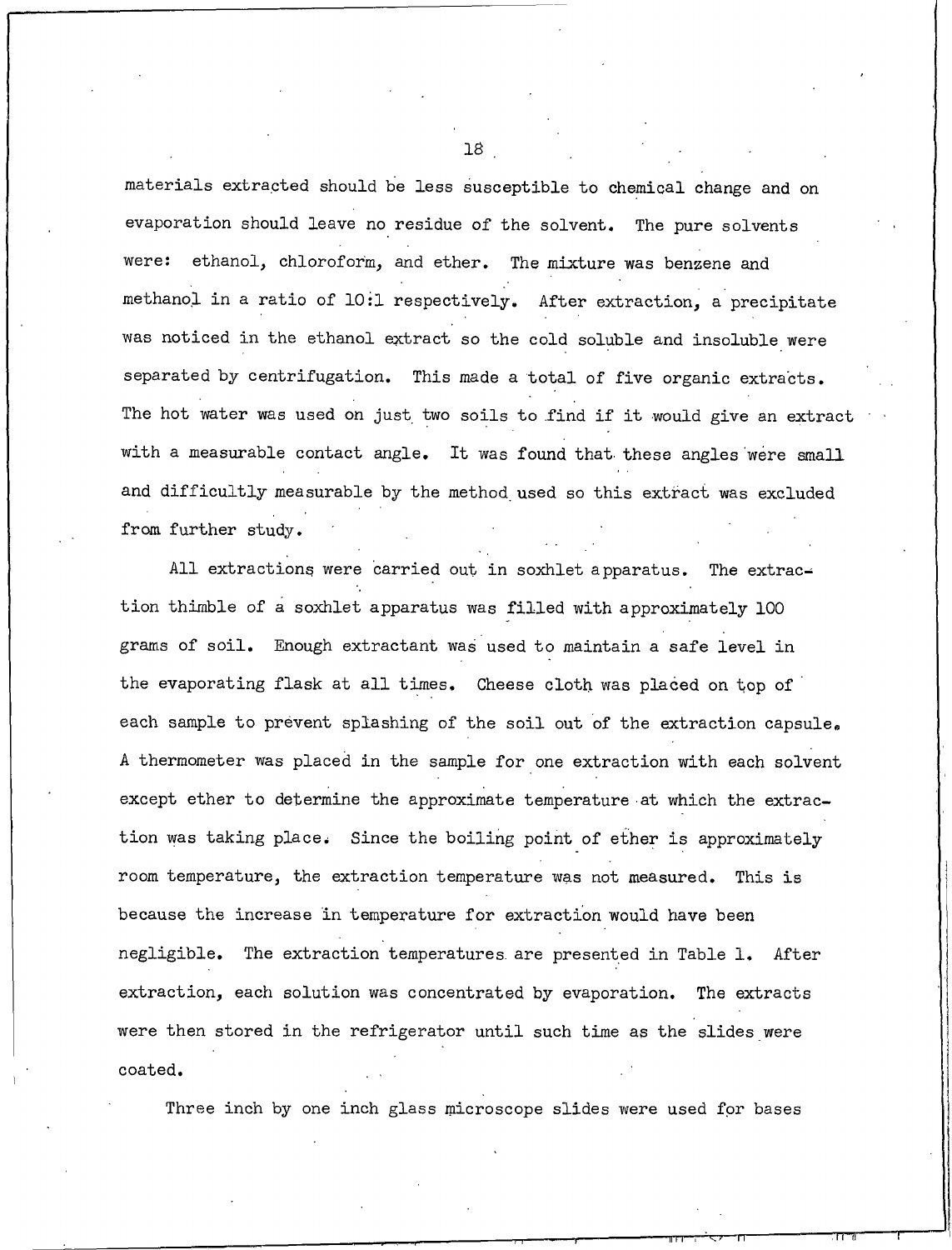| Solvent               | Boiling Point<br>STP | Extraction<br>Temperature |
|-----------------------|----------------------|---------------------------|
| <b>Ethanol</b>        | 78.5                 | 70.0                      |
| Chloroform<br>v       | 61.3                 | 53.9                      |
| Ether                 | 34.6                 |                           |
| Benzene-Methanol 10:1 | $80.1 - 64.7$        | 55.6                      |
| Water                 | 100                  | 70.0                      |

Extraction Temperatures (in degrees centigrade) of solvents<br>used in extraction of soil materials with a soxhlet apparatus. Table I.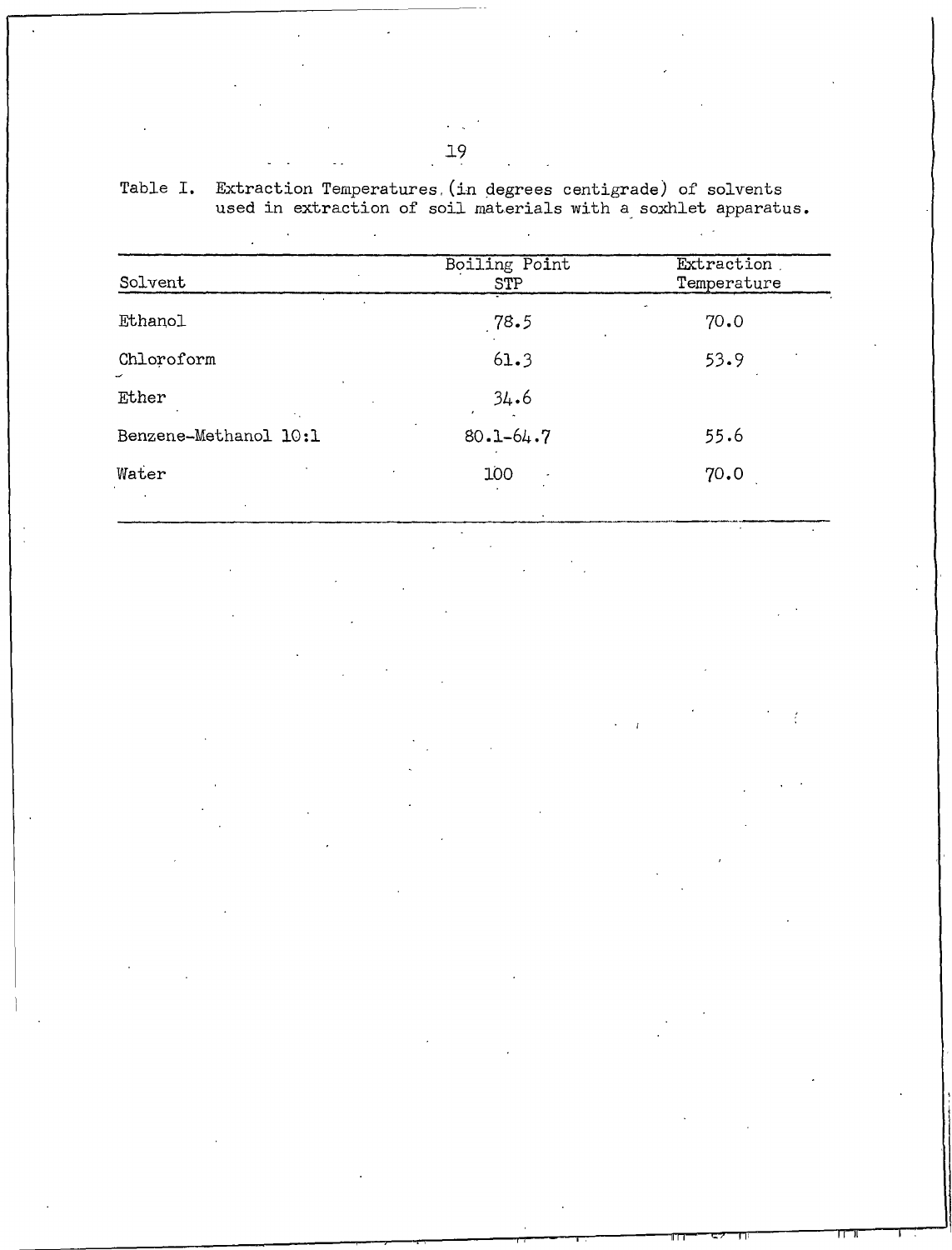to coat with the extracted organic materials. Bigelow and Brockway (1956) report that glass microscope slides have surfaces which are highly polished to a uniform smooth condition. The slides were washed in hot detergent, rinsed in hot water, and placed into cleaning solution for a period of 15 minutes, rinsed again in hot water, distilled water, and finally hot distilled water before being dried in an especially clean oven as was done by Bigelow and Brockway (1956).

To coat the slides the extracts were heated to boiling and enough of the extract was put on the slides to facilitate as good a coating as possible. The solvents were then allowed to evaporate and the coated slides were stored in a dessicator until used for contact angle measurements.

The contact angle was determined with small drops of distilled water placed on the slides by means of a hypodermic syringe with an especially fine hypodermic needle and micrometer screw controls allowing the size of the drop to be controlled. In placing the drops, homogenous appearing areas were used for best duplication of results. The height (h) and width (w) of the drops were measured with a Gaertner measuring microscope with filar micrometer eyepiece. The height of the drop was always measured first. The equipment had a total magnification of 32 diameters which is sufficiently accurate for readings to within .001 mm. Readings should be multiplied by approximately .78 to convert to mm. This was not done as a ratio is used in calculating contact angle.

The slides were mounted on a microscope stage and could be moved in two directions horizontally for adjustment. The microscope was mounted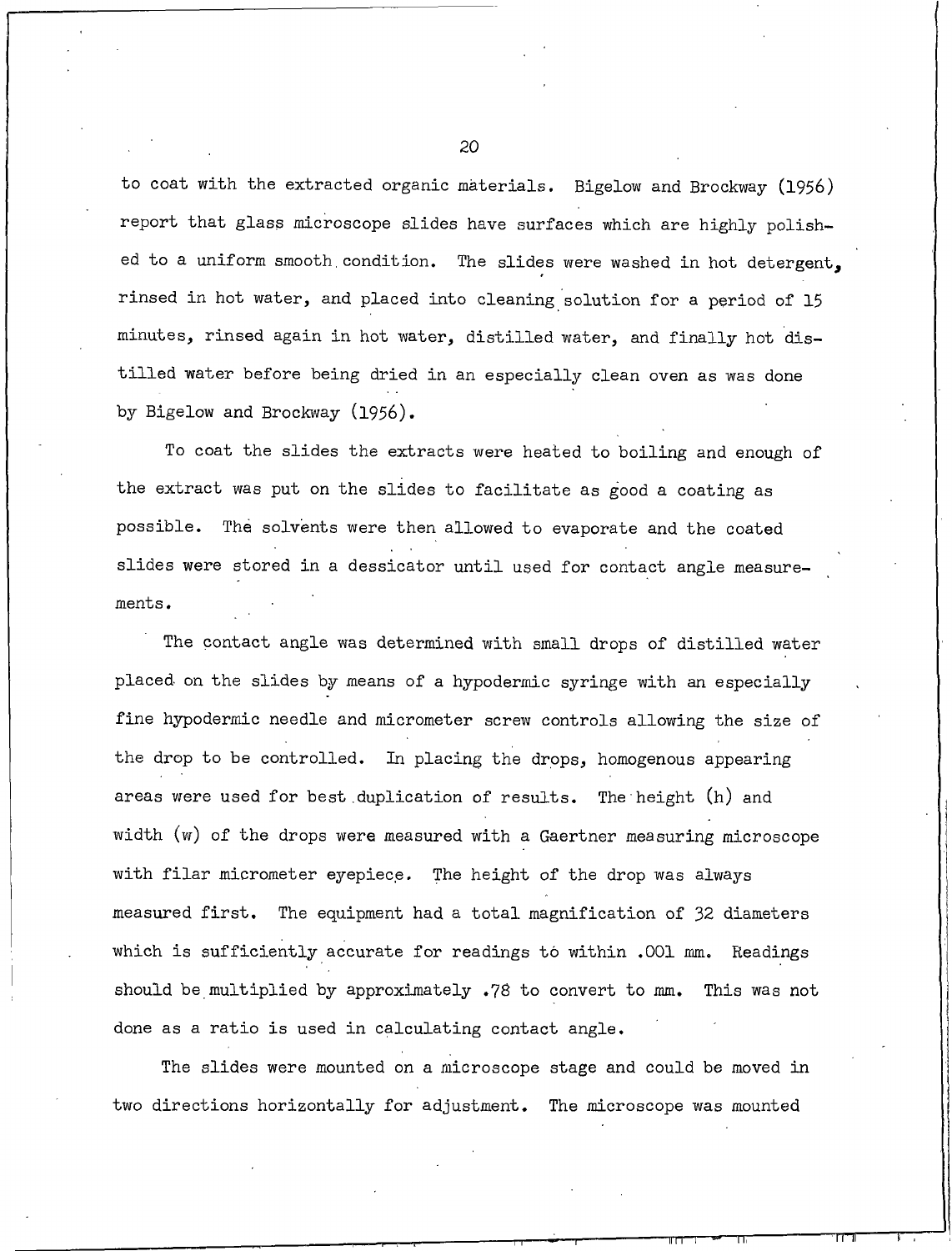so that it could be adjusted in elevation. An adjustable fluorescent lamp was used for lighting. Humidity and temperature were not controlled nor were records kept of them during drop measurements.

The acute contact angles (9) were calculated from their maximum height (h) and width (w) by use of the formula tan  $\frac{\theta}{2} = \frac{2h}{n}$ . This formula was originally derived by Mack (1936) and according to Bigelow and Brockway (1956) is applicable to drops up to .5 mm in diameter. Bartell and Zuidema (1936) report this formula is accurate for larger drops provided the contact angle is less than 900. The drop sizes were less than .5 mm in diameter.

The obtuse contact angles (9) were calculated from their maximum height (h) and width (w) also by the formula sin  $(9 - 90) = \frac{2h}{\pi} - 1$ . This was done because the formula tan  $\frac{Q}{2} = \frac{2h}{w}$  is only true for angles less than or equal to 90°. If the width (w) is the width of the solid-liquid interface instead of the width of the drop, it is also true for angles greater than 90°. All measurements taken were drop width and not solid-liquid interface widths. A brief derivation of each formula is given in the Appendix. The angles reported are an average of the computed angle from measurements of 20 or 30 drops.

Standard statistical analysis of variance with an F test and Duncan's multiple range test was run on the average contact angle values.

One-third and fifteen atmosphere moisture holding capacities of each soil before extraction and after extraction with each solvent were determined.

The drying curves of four of the soils were determined. These dry-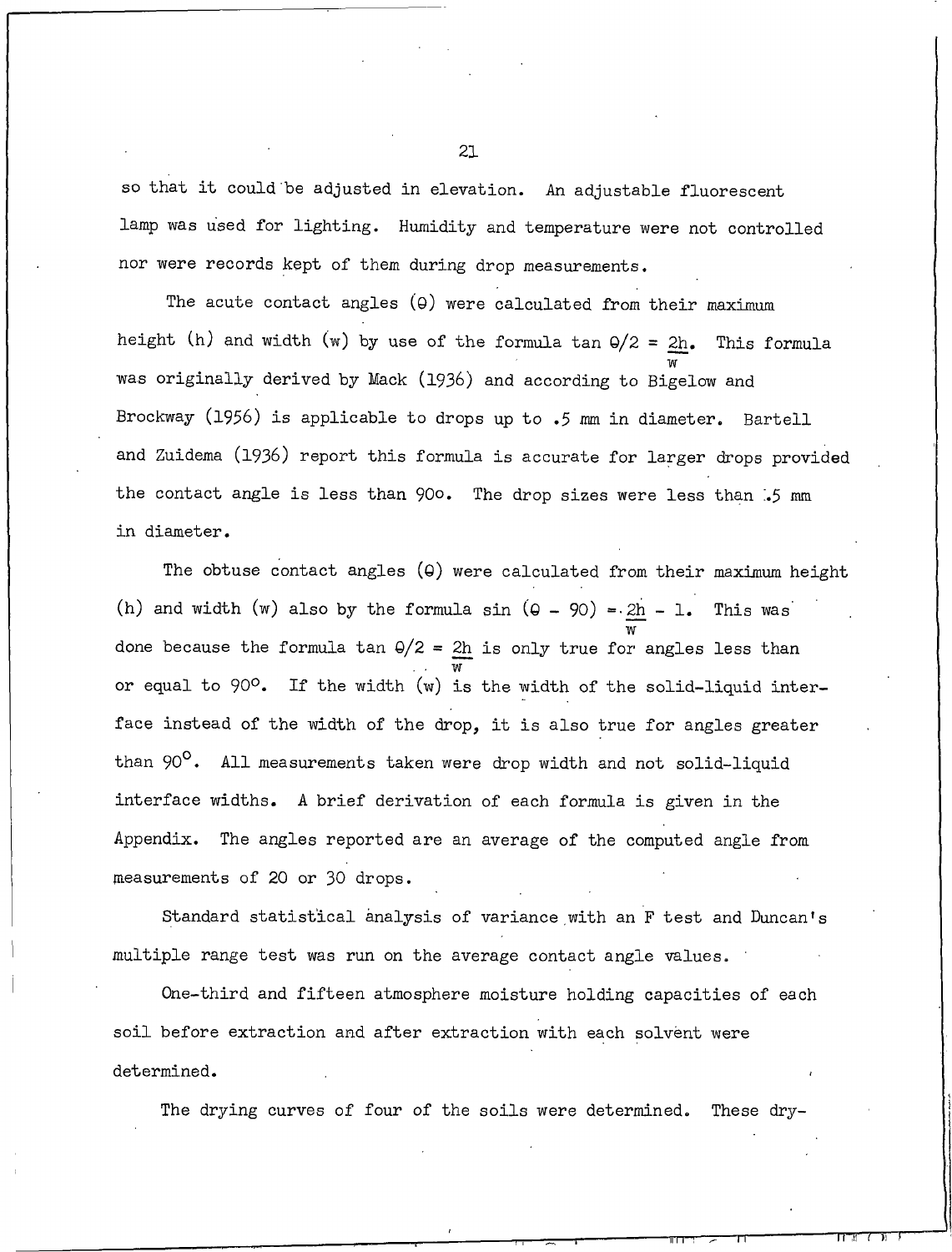ing curves were determined in triplicate for cores 3 inches in diameter by 3 inches high after being wetted under 5 cm, tension. The cores were then made air tight except for the 3 inch diameter surface and weighed daily for 40 days. At the end of the drying period the final moisture content was determined.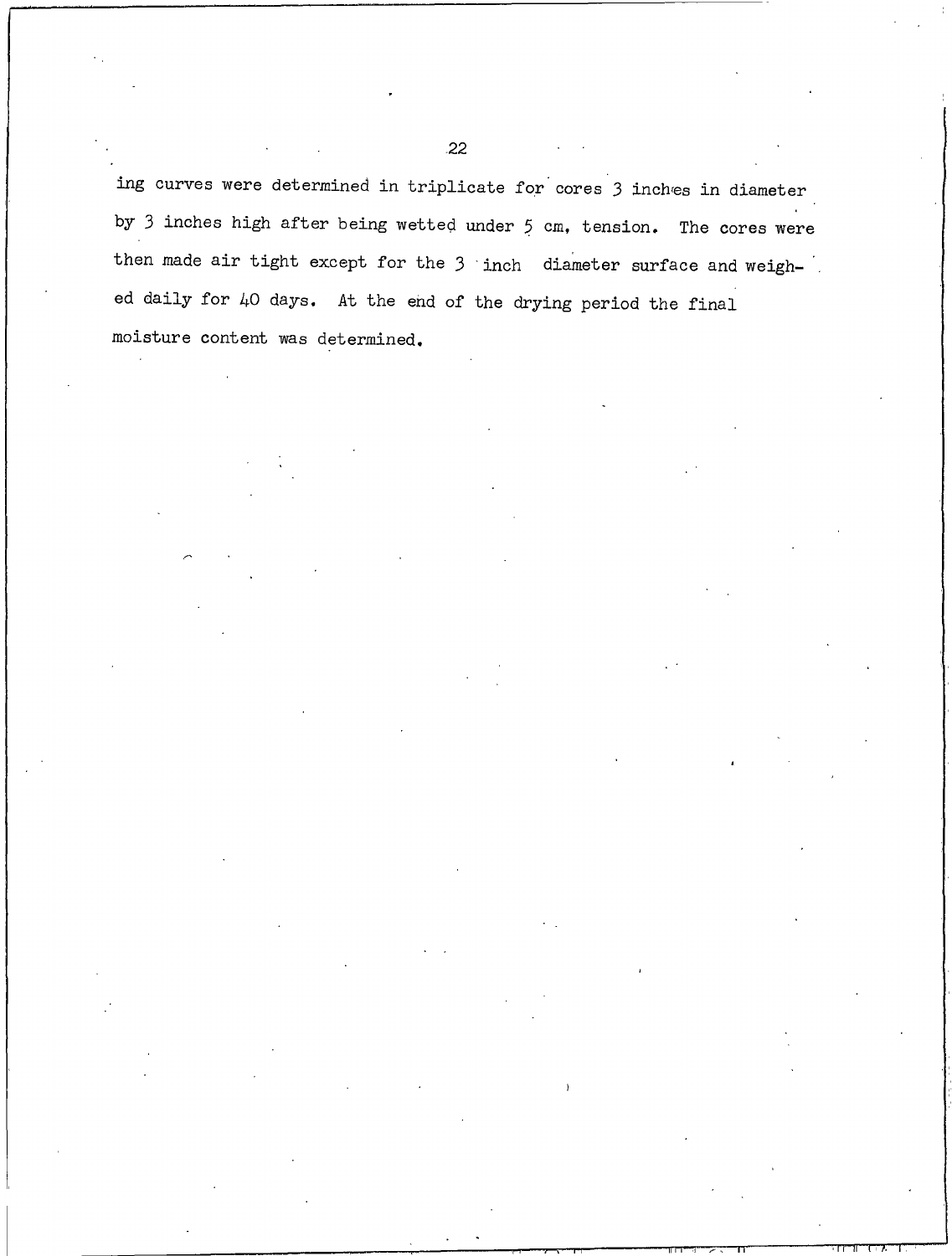## RESULTS AND DISCUSSION

Table II shows the average value of the calculated contact angles from measurements of 20 or 30 drops (10 drops per slide) for each extract. All slides coated with the materials extracted had finite angles of contact with distilled water when originally dry. Except with the materials extracted with hot water, the contact angles were quite different from zero. The results of an analysis of variance and Duncan's multiple range test are presented in Tables III and IV respectively. If the mean contact angle of water with an extracted material was at least 5.22 degrees different from another mean, according to Duncan's multiple range test the two are different at the 1%  $level.$ It was not necessary in all cases for the difference to be as great as 5.22 degrees but in no case could it be less than 4.59 degrees and still be significantly different at the 1% level. As the table is presented, letters of the alphabet are used to show differences. If the set of letters for one treatment (a treatment is the average contact angle of the material extracted with a given solvent from a given soil) has at least one like letter in the set of letters for the treatment with which it is being compared, then the two treatments are not significantly different at the 1% level. If there are no like letters in any two sets, then they are different.

It is of interest to note that all sources of variation have a highly significant F value. This highly significant F value for variation due to extracts might not be expected in light of the work of Schnitzer et al. (1958). They used various extractants on the  $B_2$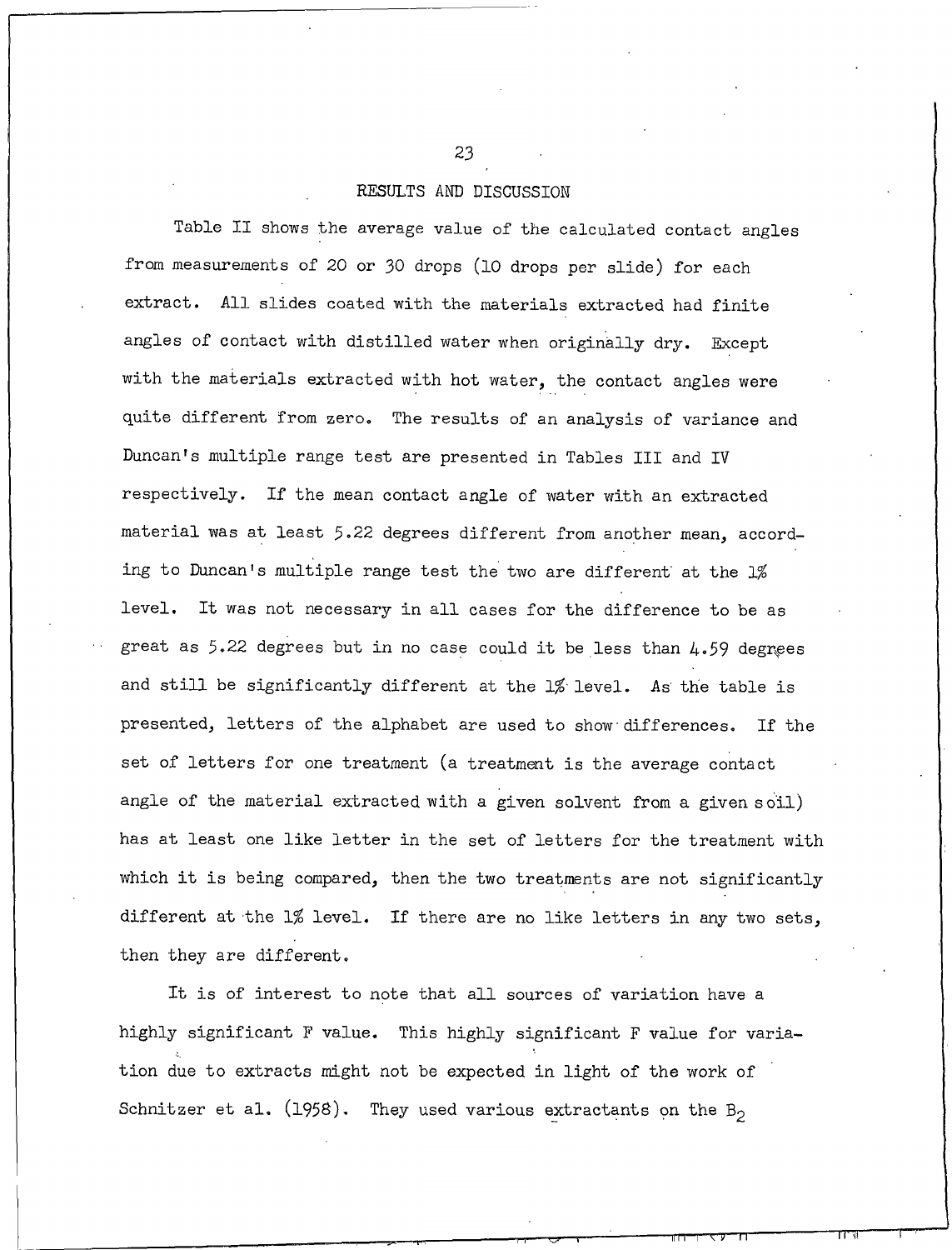| Soil                               | Ethanol*<br>Hot Soluble | Ether | Benzene<br>Methanol       | Chloroform | Ethanol**<br>Cold Soluble | Water |
|------------------------------------|-------------------------|-------|---------------------------|------------|---------------------------|-------|
| Loberg                             | 117.3                   | 110.2 | $\sim$ 100 $\pm$<br>109.6 | 109.0      | 38.9                      | 20.8  |
| Bozeman                            | 109.0                   | 81.8  | 89.9                      | 98.8       | 58.8                      |       |
| Mocassin(Grass<br>last 4 years)    | 124.4                   | 108.8 | 112.8                     | 123.5      | 42.6                      |       |
| Mocassin (Cropped<br>last 4 years) | 122.1                   | 110.5 | 90.9                      | 102.1      | 40.6                      |       |
| Huffine                            | 124.4                   | 130.2 | 102.2                     | 101.4      | 59.1                      |       |
| Amsterdam                          | 128.7                   | 122.0 | 97.8                      | 103.0      | 64.5                      | 14.8  |
|                                    |                         |       |                           |            |                           |       |

Table II. Average contact angle (in degrees) for materials extracted with different solvents from six soils.

Ethanol Hot Soluble - These are the materials extracted with hot ethanol  $\frac{1}{2}$ which precipitated out on cooling.

 $\mathcal{H}\mathcal{H}$ Ethanol Cold Soluble - These are the materials extracted with hot ethanol which did not precipitate out on cooling.

 $\mathcal{A}$  , we have the property of  $\mathcal{A}$ 

 $\omega_{\rm{eff}}=0$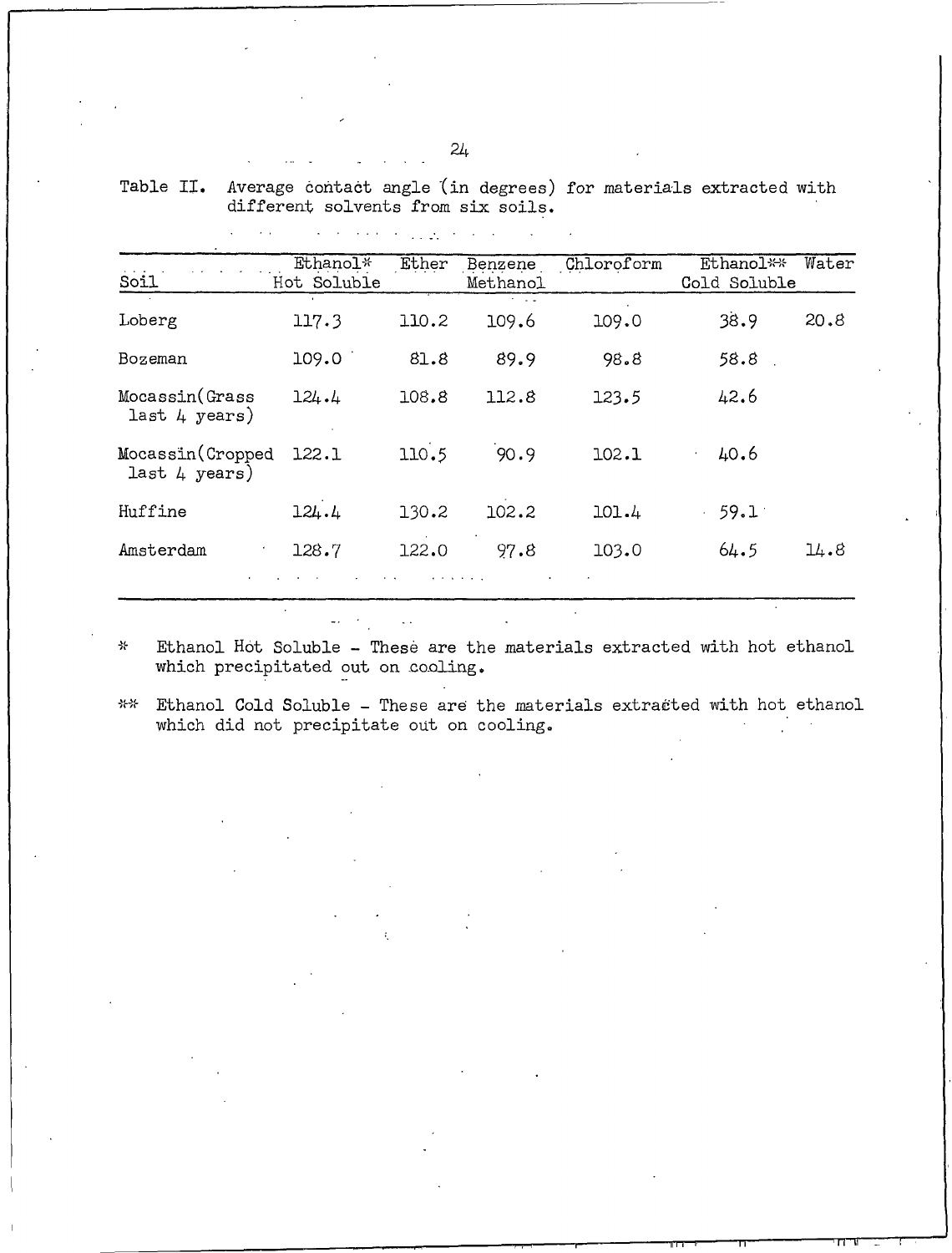| Table III. Analysis of variance for contact angles of materials extracted |  |
|---------------------------------------------------------------------------|--|
| with different solvents from six soils.                                   |  |

| Source of                                                  |                    | Sum $of$                                           | Mean                                        | Calculated                                |
|------------------------------------------------------------|--------------------|----------------------------------------------------|---------------------------------------------|-------------------------------------------|
| Variation                                                  | $D.$ $F.$          | Squares                                            | Square                                      | F Value                                   |
| Among Treatments/<br>Extracts<br>Soils<br>Soils x Extracts | 29<br>4<br>5<br>20 | 471,773.25<br>414,596.97<br>27,267.06<br>29,909.22 | 16,268.0<br>103,640.2<br>5,453.4<br>1,495.5 | 470.2*<br>$2,995.6*$<br>$157.6*$<br>43.2* |
| Within Treatments<br>$(\rm Error)$                         | 620                | 21,468.06                                          | 34.6                                        |                                           |
| Total                                                      | $649 -$            | 493,241.31                                         |                                             |                                           |

A treatment is the average contact angle of the material extracted with a given solvent from a given soil.  $\bigcup$ 

 $\overline{C}$ 

Significant at 1% level.  $\frac{\lambda}{N}$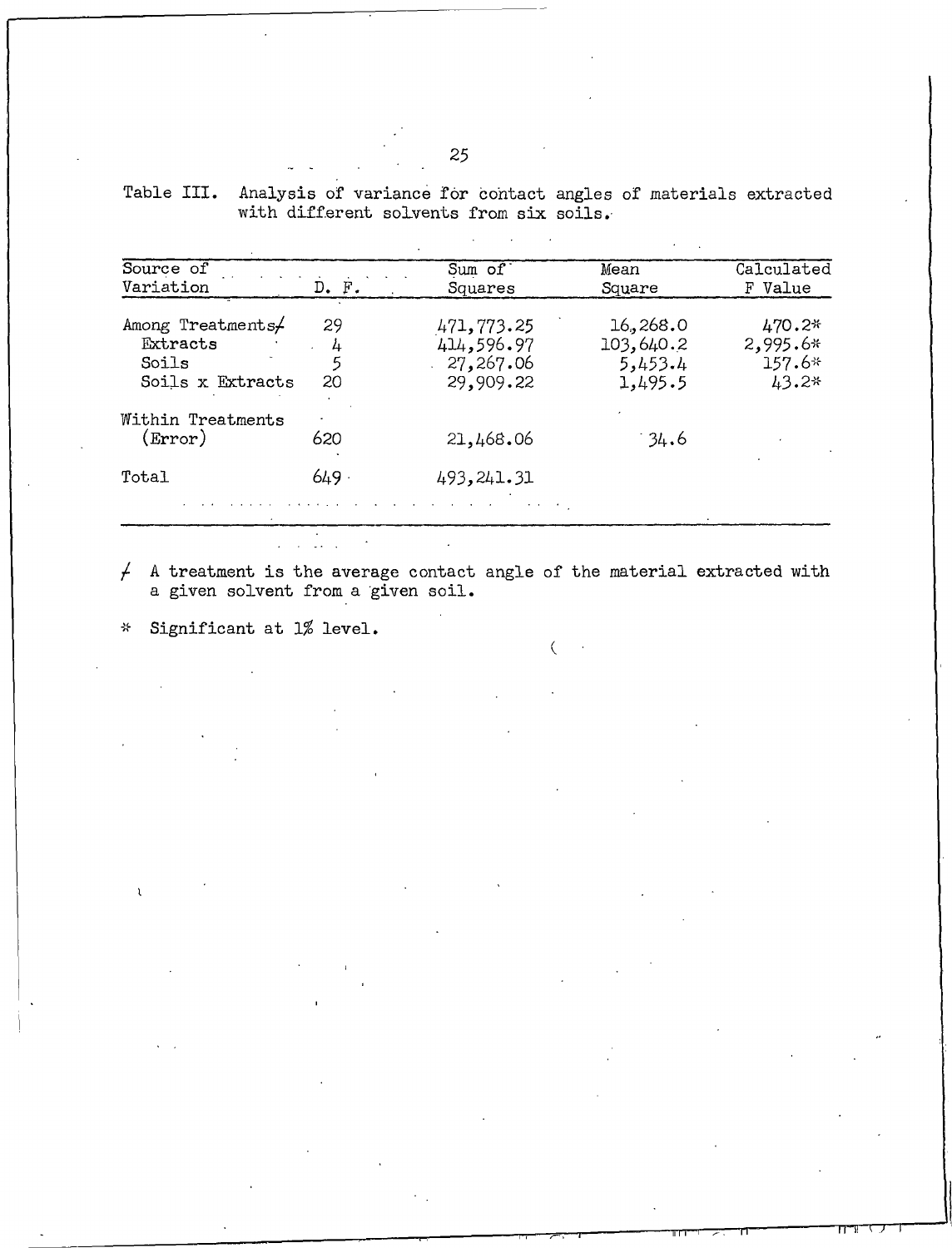| Soil                                    | Ethanol*<br>Hot Soluble | Ether         | Benzene<br>Methanol | Chloroform | Ethanol**<br>: Cold Soluble |
|-----------------------------------------|-------------------------|---------------|---------------------|------------|-----------------------------|
| Amsterdam                               | $A \quad B$             | C D E         | τ                   | H          | L                           |
| Huffine                                 | B C                     | $\Lambda$     | $H$ $I$             | H I        | M                           |
| Mocassin(Grass<br>last 4 years)         | B C D                   | G             | F G                 | H          | N                           |
| Mocassin(Cropped C D E<br>last 4 years) |                         | G             | J                   | H I        | N                           |
| Loberg                                  | F                       | G             | G                   | G          | N                           |
| Bozeman                                 | G                       | K<br>$\sim l$ | J                   | НI         | M                           |
|                                         |                         |               |                     |            |                             |

Table IV. Multiple range test for contact angles of extracts of six soils. See explanation below.

**Carlos** 

If any treatment has at least one letter like one letter of another treatment, the treatment means are not significantly different at the 1% level. If no letters are alike, they are significantly different.

 $\lambda$ Ethanol Hot Soluble - These are the materials extracted with hot ethanol which precipitated out on cooling.

\*\* Ethanol Cold Soluble - These are the materials extracted with hot ethanol which did not precipitate out on cooling.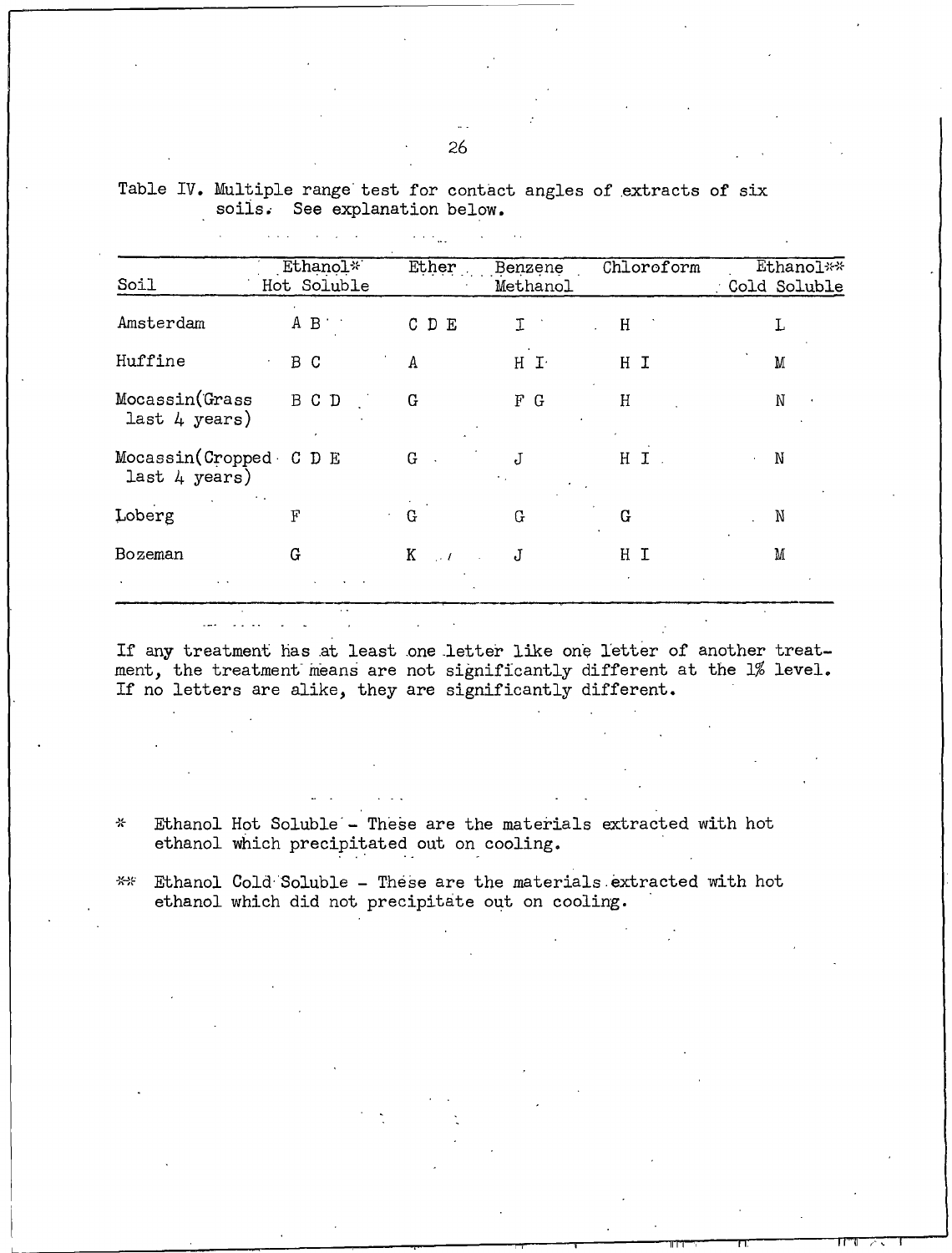horizon of a podzol profile and found that the non-dialyzable portion of the extracts had carbon contents which ranged between 40 and 50 per-They said this suggested that all extractants removed essentially cent. a similar type of material. This highly significant F value indicates that fractionation with different solvents might be plausible. The most notable difference between extracts is between the hot ethanol and cold ethanol treatments. At the time of drop measurement it was noted that hot ethanol extracted materials which were insoluble when cold appeared waxlike whereas the materials soluble when cold appeared more like a grease. Except for one low treatment value from the other extractable materials and two low treatment values from the benzene-methanol extractable materials, all of the materials extracted with one solvent were generally in the same range. In general, materials extracted with hot ethanol had the largest contact angles. The materials extracted with hot ethanol and soluble in cold ethanol had the smallest contact angles.

The highly significant F value for variation among treatments also points out interesting information. Although the hot ethanol soluble materials had the largest overall contact angle, the largest individual contact angle was with the ether extracted material from the Huffine soil. The lowest individual contact angle was with the cold ethanol extracted materials from the Loberg soil. The Loberg soil, having a forest vegetation, had the greatest amount of oxidizable organic matter of all soils used. (Table  $V$ ) Thus, kind rather than amount of organic matter appears to control contact angles. This might be explained by the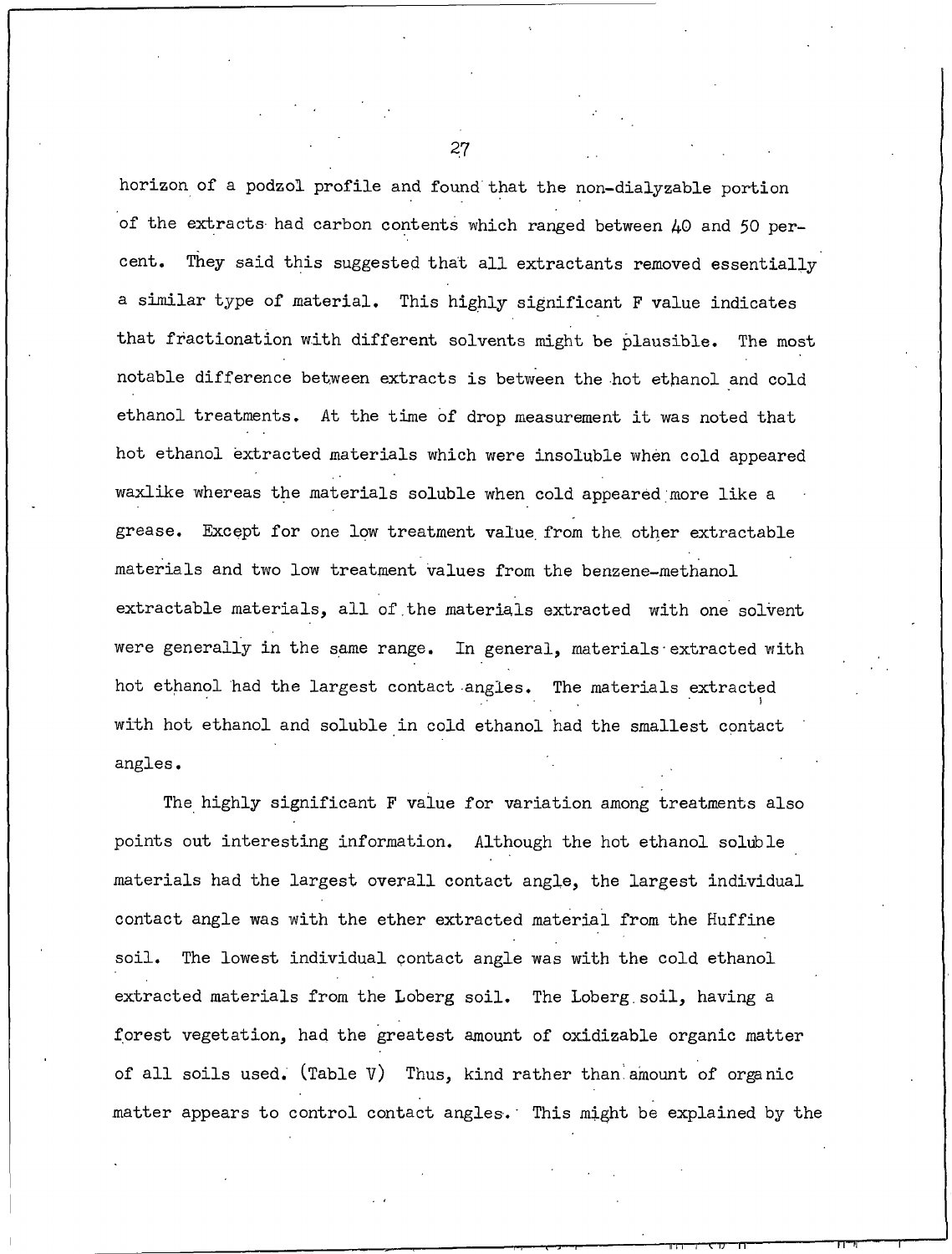Table V. Oxidizable organic matter (in percent)\*

 $\label{eq:2.1} \mathcal{L}(\mathcal{A})=\mathcal{L}(\mathcal{A})\mathcal{L}(\mathcal{A})=\mathcal{L}(\mathcal{A})\mathcal{L}(\mathcal{A})\mathcal{L}(\mathcal{A})\mathcal{L}(\mathcal{A})\mathcal{L}(\mathcal{A})\mathcal{L}(\mathcal{A})\mathcal{L}(\mathcal{A})\mathcal{L}(\mathcal{A})$  $\ddot{\phantom{a}}$ 

| Soil                            | % Organic Matter |
|---------------------------------|------------------|
| Amsterdam                       | 3.0              |
| Huffine                         | 2.1              |
| Mocassin (Grass last 4 years)   | 3.5              |
| Mocassin (Cropped last 4 years) | 3.4              |
| Loberg                          | 10.8             |
| Bozeman                         | 5.5              |
|                                 |                  |

\* Modified Walkley-Black method, Jackson, M. L., Soil Chemical Analysis,<br>Prentice-Hall, Inc. Englewood Cliffs, N. J. 1958. P. 219-221.

 $\begin{array}{l} \mathfrak{p}_{\alpha}^{\mathcal{F}} \\ \vdots \\ \mathfrak{p}_{\alpha}^{\mathcal{F}} \end{array} \quad \ \ \text{and} \quad \ \ \, \begin{array}{l} \mathfrak{p}_{\alpha}^{\mathcal{F}} \\ \vdots \\ \mathfrak{p}_{\alpha}^{\mathcal{F}} \end{array}$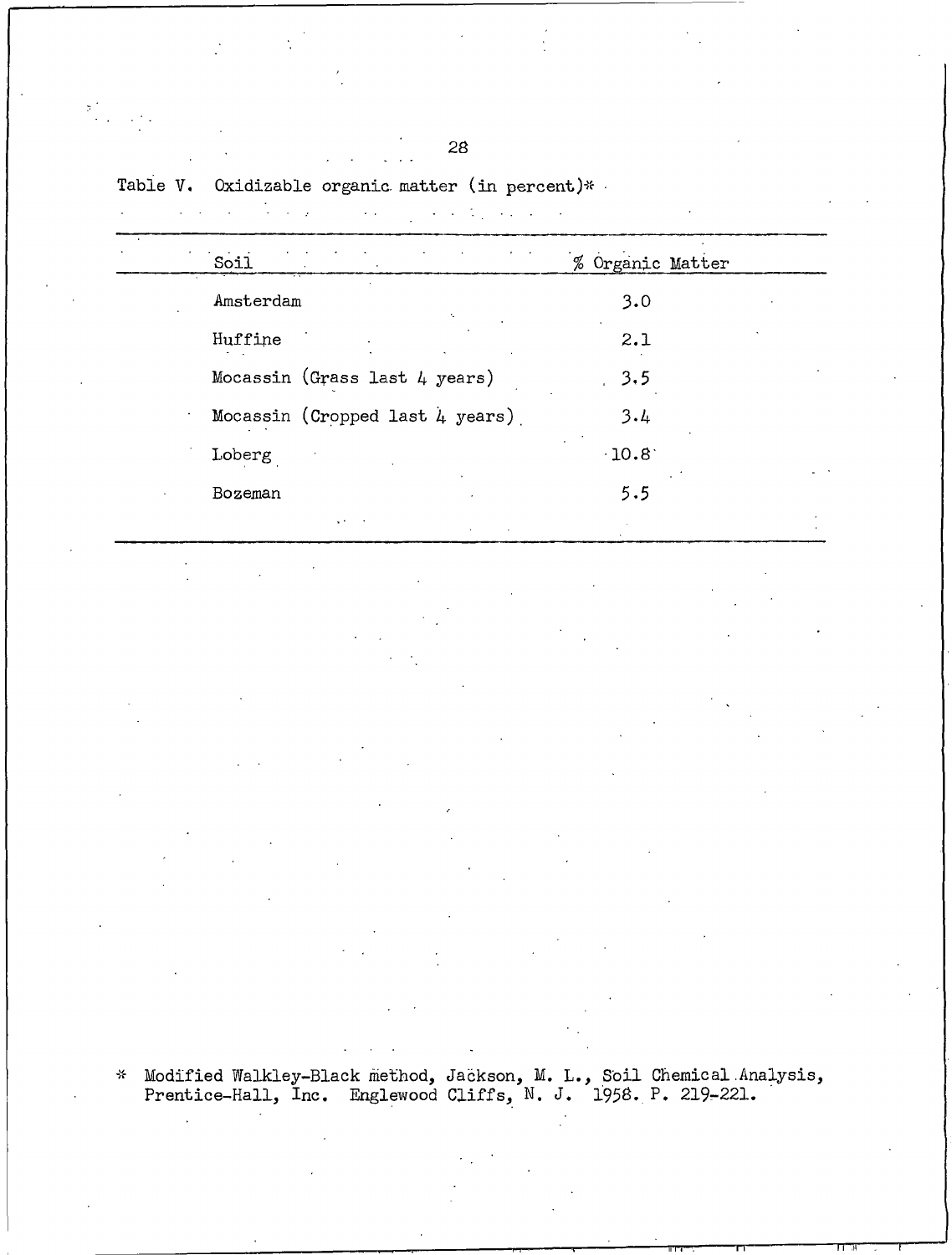fact that the organic matter had not reached the advanced stage of decomposition in the forest soils that it had in the cultivated soils. It is possible that the materials more resistant to decomposition have a larger contact angle. Further study would be necessary to prove or disprove this.

The variation due to soils had a highly significant calculated F value also. In general the materials extracted from the Amsterdam and Huffine soils had the largest contact angles and the materials from the Bozeman sample had the smallest contact angles. Again it is interesting to note that materials extracted from soils with the smallest amount of organic matter (Huffine and Amsterdam) had the largest contact angles and the materials extracted from a soil with a larger amount of organic matter (Bozeman) had the smallest contact angles. The contact angles of materials extracted from the Bozeman and Huffine soils (two genetically similar soils) had different values.

The variation due to soils by extracts had an F value which wa's also significant at the 1 percent level. This indicates that soils do not have a similar distribution of the same organic materials because the contact angles of the extracted materials did not have the same trend for all soils with the different extractants. Some noticeable differences are the values of the contact angles of like extracts from similar soils. The two similar Chernozems (Huffine and Bozeman) had different contact angles for three of the five extracts. The materials from the Bozeman sample had lower contact angles in every case. The contact angle of the benzene-methanol extracted materials from the two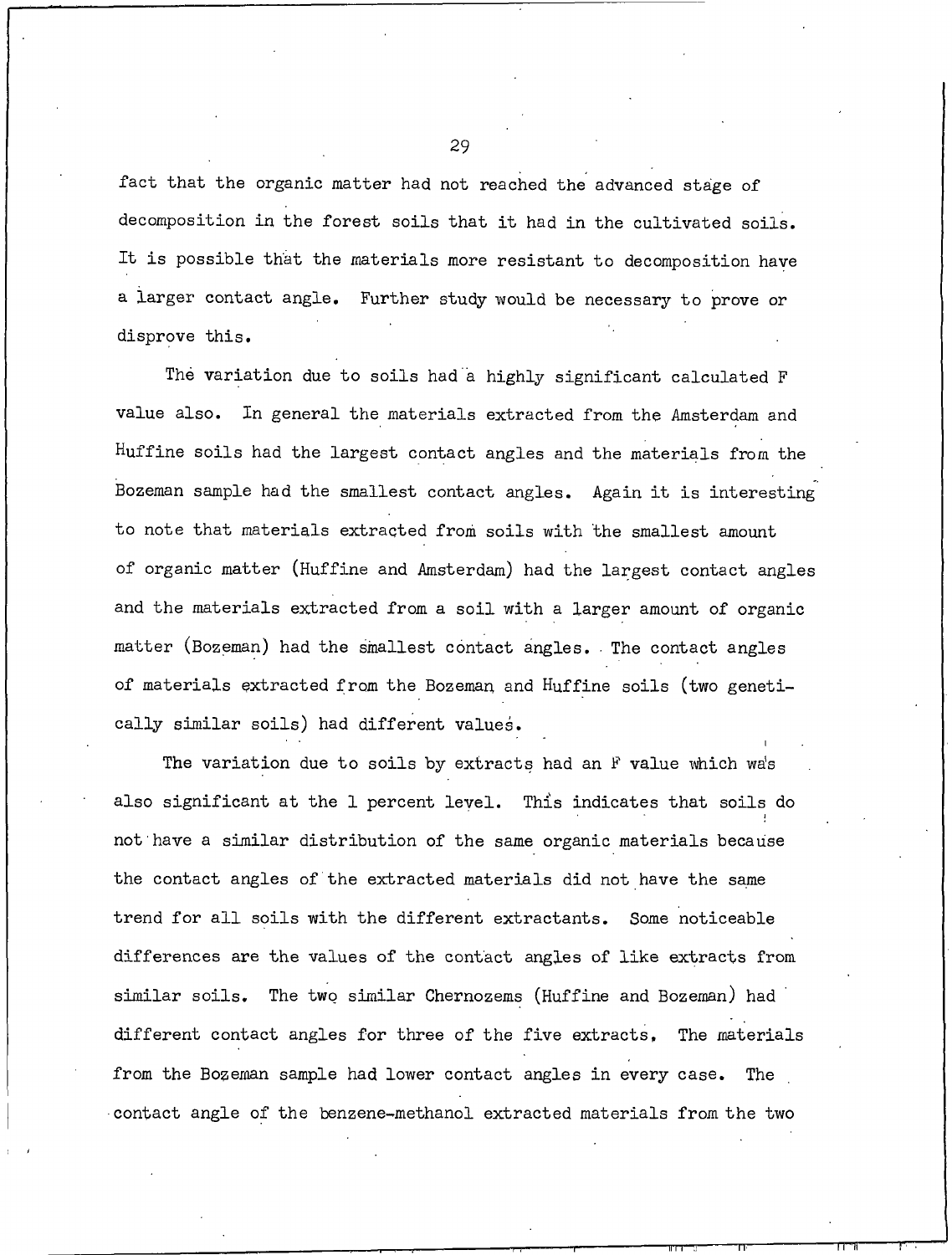Mocassin samples had different values with the annually cropped sample having the lower value.

The small value of the error term should be mentioned. This small value indicates good precision of the calculated contact angles. The hot water extracted materials had the smallest contact angles but were not included in the statistics due to insufficient data.

The results of one-third and fifteen atmosphere moisture contents are presented in Tables VI and VII respectively. These samples were run in duplicate. There is a tendency for all extracted soils to hold more water than unextracted soils. This might be due to structural deterioration resulting from removal of part of the organic material or it might be due to a change in the wetting characteristic of the soils. Further study is needed on this point.

The drying curves of the two sets of similar soils are shown in Figures 1 and 2. The Bozeman and Huffine samples had different drying curves but at the end of forty days had lost a difference of only a few grams. The final moisture contents were 3.2% for the Bozeman sample. compared to  $4.1\%$  for the huffine sample. In contrast the two Mocassin samples had similar shaped curves but the sample which had been in grass for the last four years lost about twenty grams of water more than the other. The final moisture contents were  $4.5\%$  for the sample cropped for the last four years compared to 5.1% for the sample in grass. In both cases the samples which had lost the most water had the higher amount left and therefore held more water originally. The drying curves indicate soils, from which materials with generally larger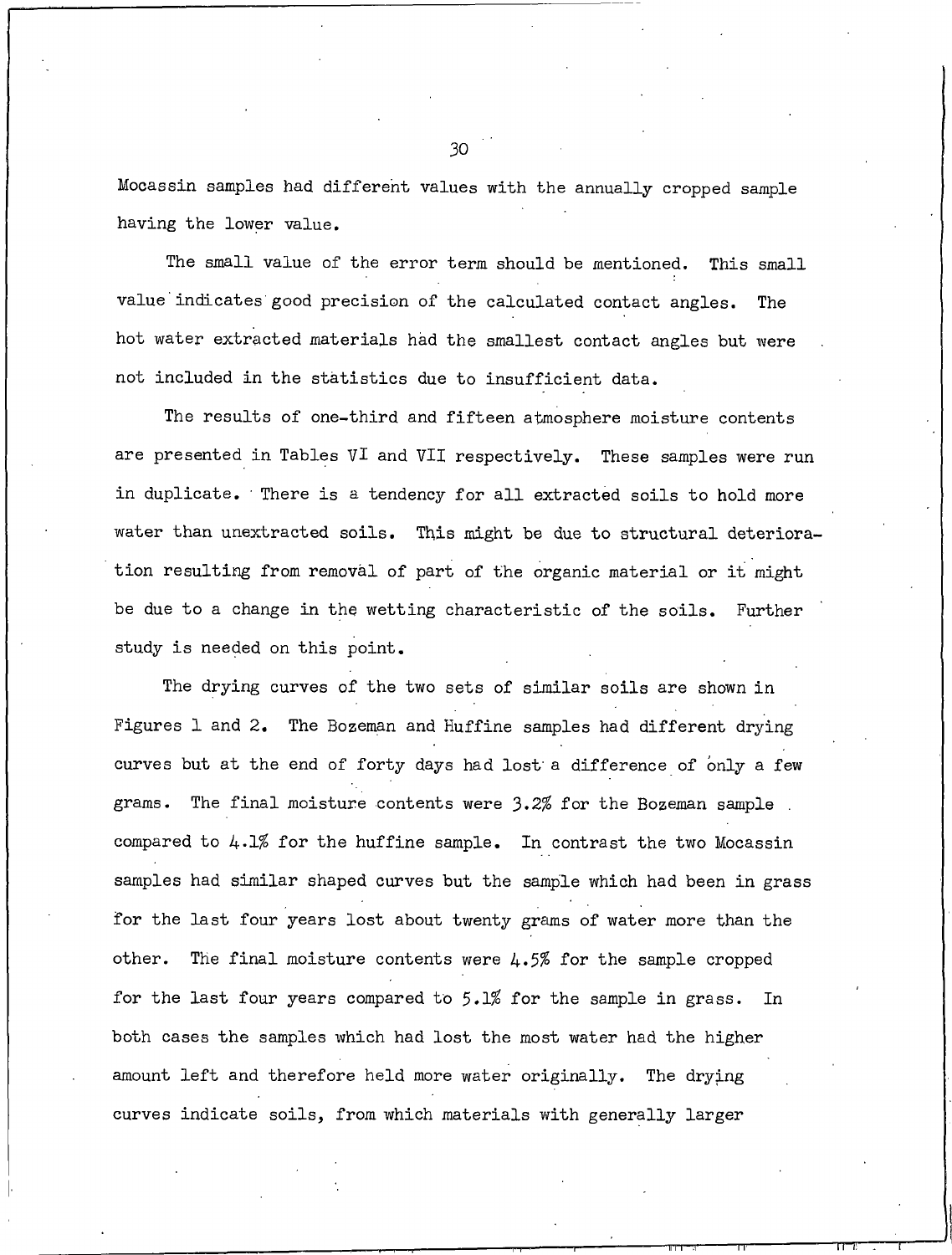|                                   |                      | and the co |       |                     |            |       |
|-----------------------------------|----------------------|------------|-------|---------------------|------------|-------|
| Soil                              | Before<br>Extraction | Ethanol    | Ether | Benzene<br>Methanol | Chloroform | Water |
| Loberg                            | 38.8                 | 43.9       | 40.7  | 38.8                | 41.8       | 44.0  |
| Bozeman                           | 32.8                 | 34.6       | 35.0  | 33.2                | 38.9       |       |
| Mocassin(Grass<br>last 4 years)   | 27.3                 | 29.7       | 33.5  | 25.6                | 29.7       |       |
| Mocassin(Cropped<br>last 4 years) | 29.6                 | 29.6       | 28.6  | 26.3                | 24.5<br>A. |       |
| Huffine                           | 33.0                 | 33.5       | 28.1  | 36.8                | 30.2       |       |
| Amsterdam                         | 26.3.                | 30.0       | 34.5  | 30.4                | 36.5       | 30.5  |

Table VI. One-third atmosphere moisture content (in percent) for soils<br>before and after extraction with each solvent.

 $\mathcal{A}=\mathcal{A}=\frac{1}{2}$  ,  $\mathcal{A}=\frac{1}{2}$ 

 $\mathbb{R}^2$ 

 $\mathbb{R}^{\mathbb{Z}^2}$ 

Table VII. Fifteen atmosphere moisture contents (in percent) for soils before and after extraction with each solvent.

| Soil                                       | Before<br>Extraction | <b>Ethanol</b> | Ether | Benzene<br>Methanol | Chloroform | Water |
|--------------------------------------------|----------------------|----------------|-------|---------------------|------------|-------|
| Loberg                                     | 16.2                 | 19.0           | 20.4  | 21.0                | 18.6       | 21.1  |
| Bozeman                                    | 12.5                 | 12.0           | 15.4  | 13.9                | $\mu$ .2   |       |
| Mocassin(Grass<br>last $4 \text{ years}$ ) | 15.3                 | 15.8           | 16.4  | 14.4                | 14.9       |       |
| Mocassin(Cropped<br>last 4 years)          | 16.7                 | $-15.0$        | 20.5  | 14.9                | 14.3       |       |
| Huffine                                    | 12.4                 | 13.0           | 12.1  | 12.0                | 12.8       |       |
| Amsterdam                                  | 13.3                 | 13.3           | 15.4  | 16.0                | 11.9       | 14.0  |

 $\mathbf{I}$